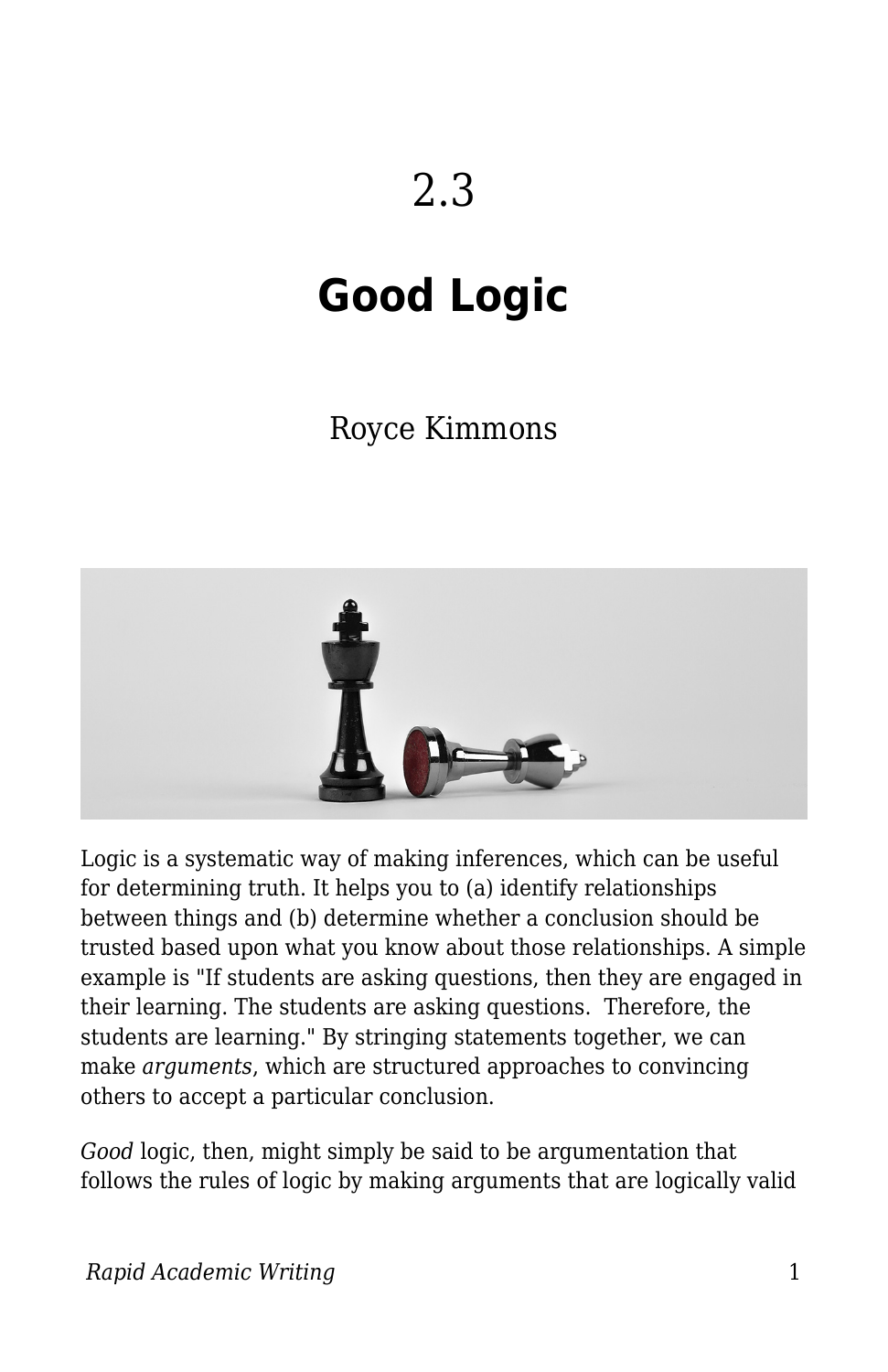and sound.

Yet, there also seems to be a moral dimension of logic that should dictate not just *how* we use logic, but *why* and *when* ... and notably when *not* to rely on logic. That is, it seems that like any tool logic has both responsible and irresponsible uses.

Lest this sound too blasphemous, let's begin by exploring the *Structure of an Argument, "If, Then" Statements,* and *Fallacies or Mistaken Logic.* From there, we will discuss how logic leads to three different *Types of Certainty* and what this means for using logic in a responsible way.

## **Structure of an Argument**

A logical argument is merely an attempt to persuasively prove something using logical reasoning. All arguments have at least two things: one or more premises and a conclusion. Premises are the laws, theories, facts, instances, or contexts that we assume to be true, and conclusions are what we are trying to prove by bringing up these premises in relation to one another.

When laying out an argument using formal logical notation, we list all of our premises first (one on each line) and then identify the conclusion with a therefore symbol, which is shaped like three dots of a triangle's vertices, as follows:  $□$ 

This is an example of a formal argument:

I care about all students.

Rita is a student.

∴ Therefore, I care about Rita.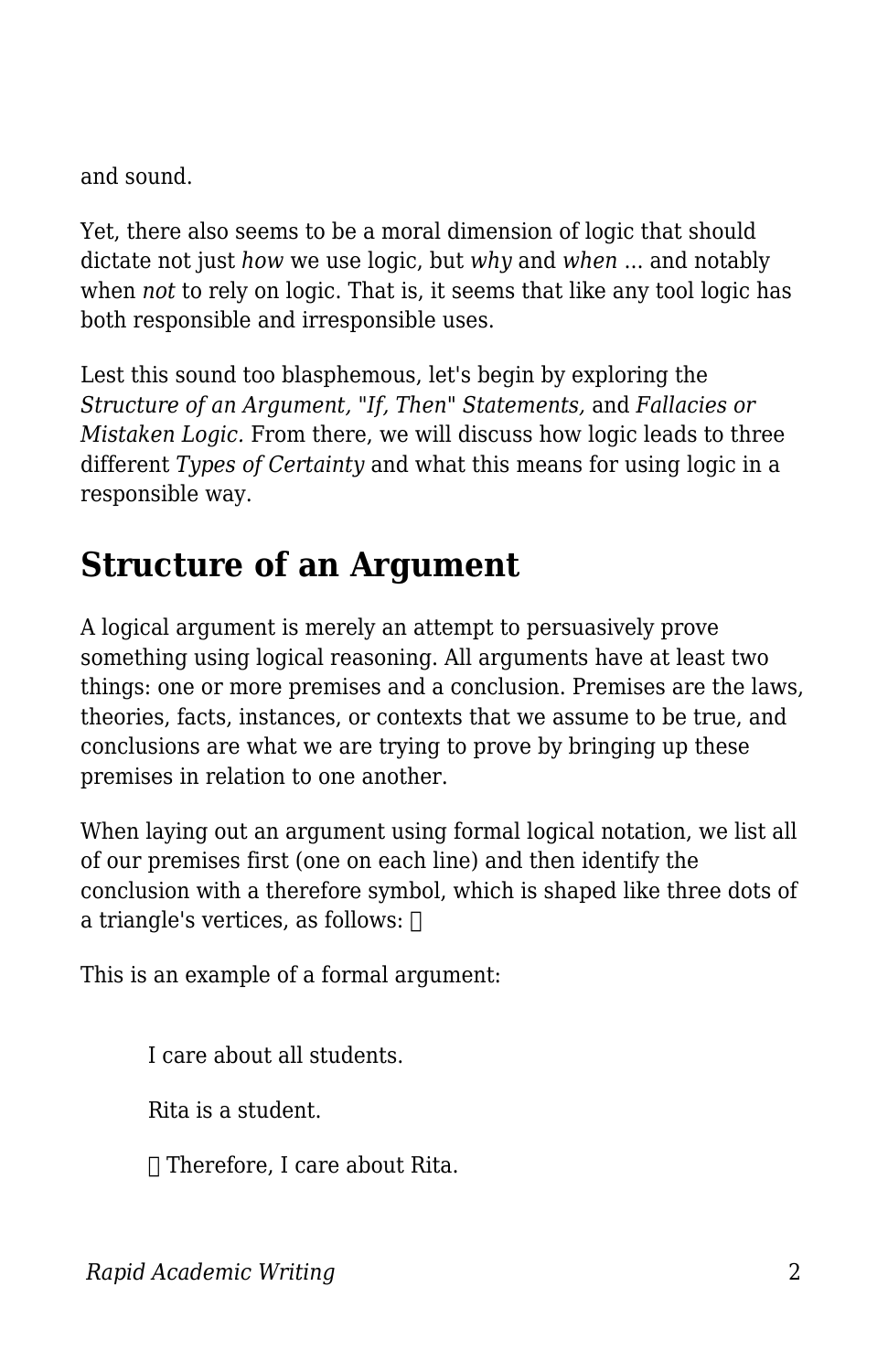In this case, "I care about all students" and "Rita is a student" are the premises, while "I care about Rita" is the conclusion.

Though most arguments are not structured in this way in typical writing and language, you can normally identify conclusions by listening for keywords that imply logical relationships, such as "therefore," "so," and "then."

## **"If, Then" Statements**

In order for logic to work, we need statements that connect ideas and facts together. These generally take the form of "if, then" statements. I even just used one in this sentence by arguing that "if logic is to work, then we need 'if, then' statements."

"If, then" (or conditional) statements are everywhere, and we use them all the time. "If I don't get any sleep, then I won't be able to go to work in the morning." "If you don't study, then you will fail." "If you eat, then you won't be hungry." "If you treat people kindly, then they will treat you kindly." And so forth.

These types of statements allow us to structure two things in relationship to one another in a way that implies particular causal inferences. In logic, the most simple way of showing this relationship is by stating "if A, then B" or as follows:

By making a statement like this, we are making two causal claims. First, we are stating that A is a *sufficient* cause of B, meaning that A is all that it takes to cause B. It does not matter what else is happening in the universe or what other factors might be at play, if we just have A, then we will definitely have B. This does not necessarily mean that B originated from A or that B comes after A but just that if I know that A exists or is true, then I know that B also must exist or be true.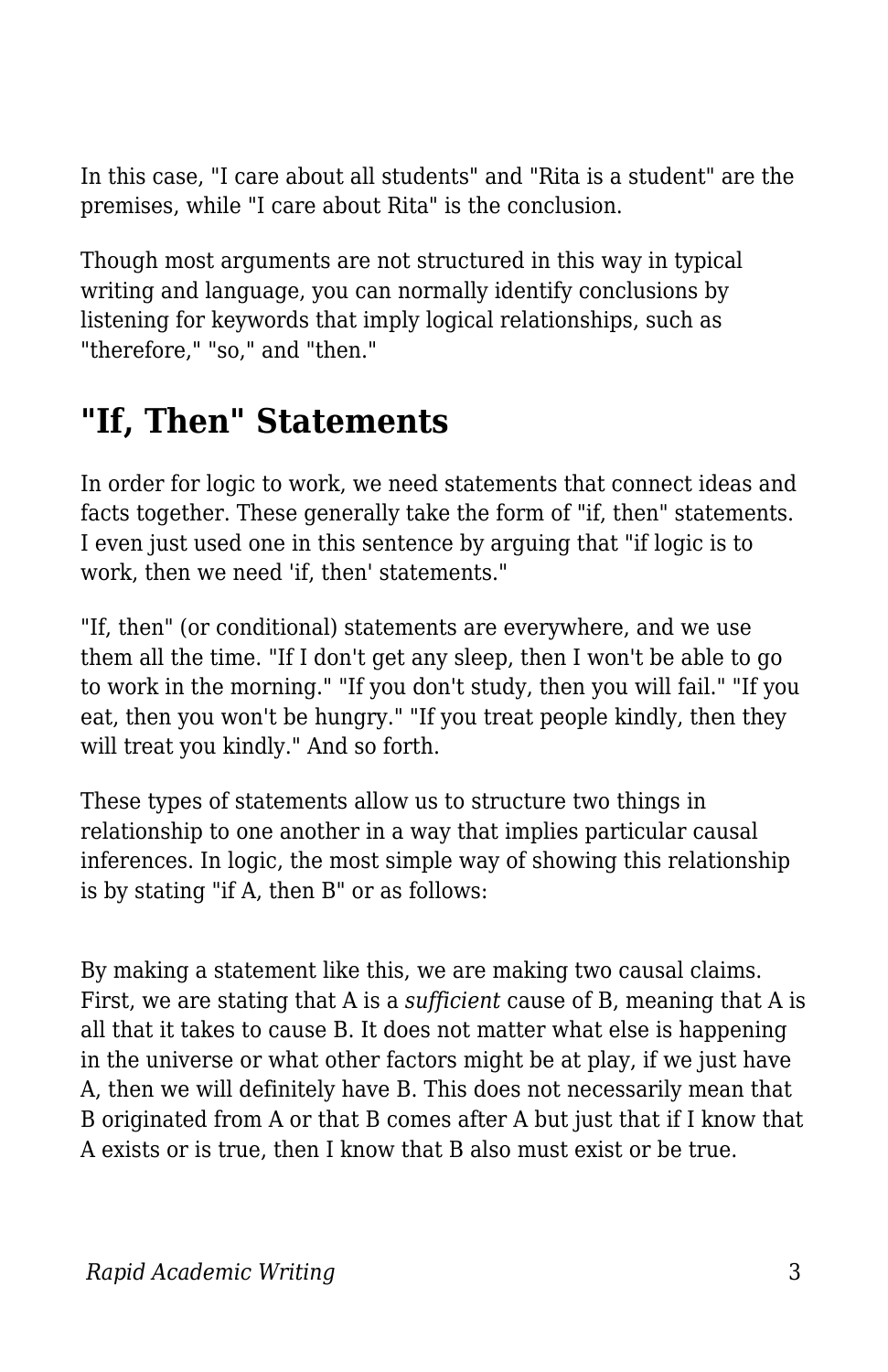The second claim we are making is that B is a *necessary* cause of A, meaning that the presence of B is essential to A's existence. Again, this does not mean that B comes before A or is more fundamental or basic but just that if I know that B does not exist or is not true, then A must not exist or not be true either.

An example of this would be a statement like "if you are a person, then you have value," which we could form into logical notation as follows:

This statement implies two things. First, from a sufficiency perspective, it means that being a person is sufficient to having value. It does not matter what else a person is (teacher, student, ballerina, tax collector, octogenarian, newborn, Democrat, Republican, Armenian, Ethiopian, social justice warrior, transgender, cisgender, despot, paedophile, murderer, white supremacist, *ad infinitum*), this "if, then" statement means that that person has value by virtue of the simple fact that they are human.

Did that list make you at all uncomfortable? If so, it is likely because we often make strong "if, then" statements without necessarily realizing the full causal sufficiency that our statements logically imply. Do you *really* believe that *all* people have value? If not, then you might rephrase the statement to something like "if you are a person of type X" or you might alternatively use the logical power of the statement to push yourself to recognize that all people do actually have value (even if you initially bristle at the idea in some cases). This is perhaps the greatest power of logic; it allows you to take relationships between two things (such as *people* and *value*) and apply that relationship to a variety of situations (e.g., how do I react to a murderer on death row?).

The second implication of this statement involves causal necessity and though it is a bit more of an abstraction in this case, it means that if something does not have value, then it cannot be a person. A simpler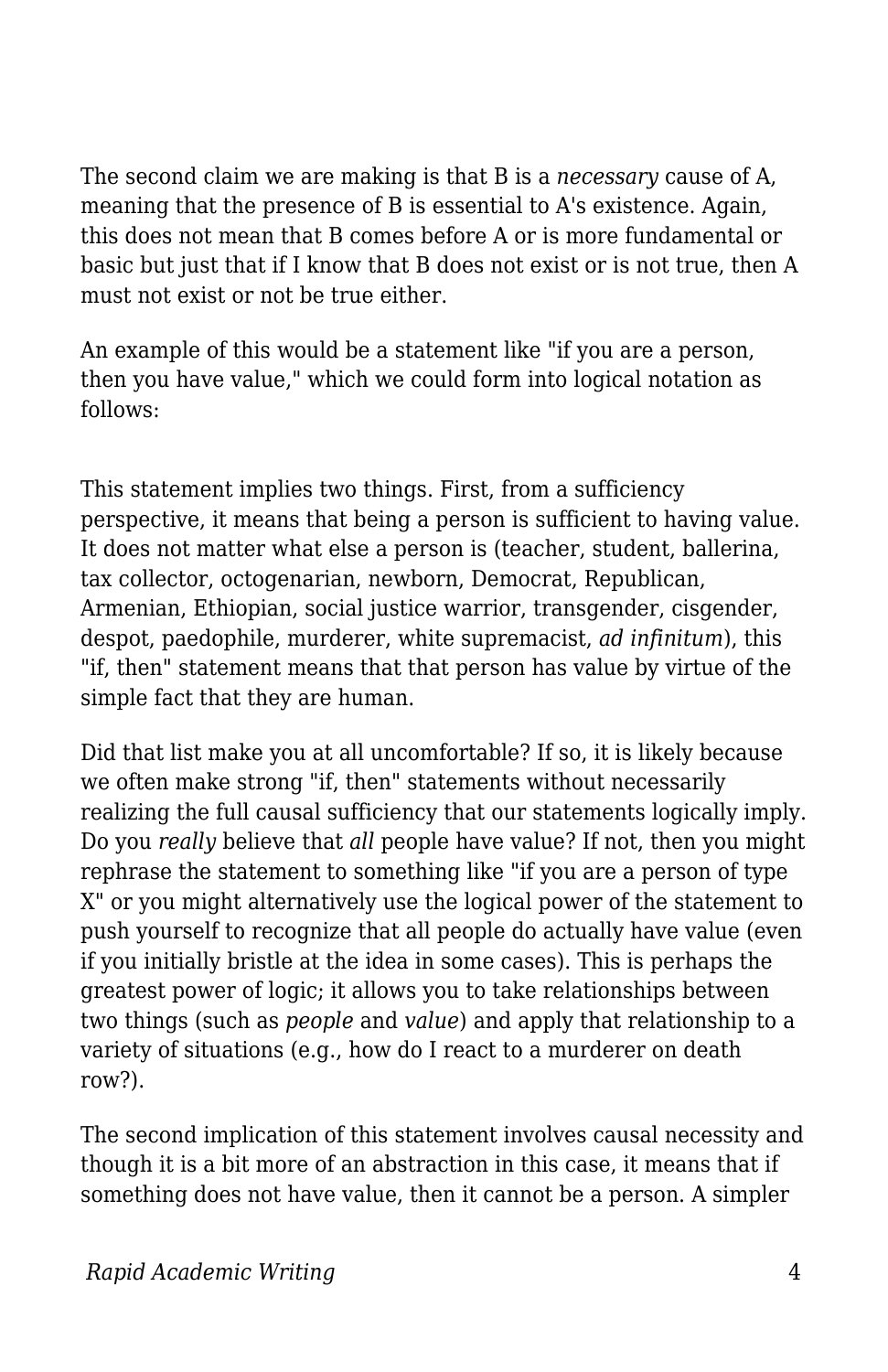example of this would be the statement that "if something is a human, then it is a mammal." We have historically categorized our species biologically as mammals, because, like other mammals, we are warmblooded vertebrates who give birth to live young. Yet, with the current advent of AI and robots, we are quickly finding ourselves in situations where we talk to machines like humans and treat them like we would other humans (sometimes having difficulty even judging if a conversant is a human or a machine).

As such machines progress, will there ever be a time when we consider them to be human? Based on this "if, then" statement, being a mammal is necessary to being human, so the logical necessity of the statement is that a machine could only be considered human if it became a mammal as well (i.e., one cannot be a human and not a mammal). As pointed out previously, we can either in this situation use the "if, then" statement as the means for determining what is the proper definition of being human, which every AI would fail, or alternatively consider whether our original "if, then" statement is really true (or might there be a time when being human is no longer defined in terms of being a mammal). At any rate, if we accept this "if, then" statement, then it allows us with strong certainty to look at anything in the universe and say definitively that it is not human by merely determining whether or not it is a mammal, which is a very powerful claim to be able to make.

As these two examples hopefully illustrate, "if, then" statements are very powerful, because they can allow us to make strong assertions about the world based on very little knowledge (e.g., I don't know who you, the reader, are, but I know that you have value based upon no evidence other than the fact that you are human and I accept the argument above). Wielding this power to both construct and destruct arguments, though, requires us to understand both how to apply logic according to its basic rules and also to understand the limits of logic.

In the beginning we talked about the rules for forming an argument.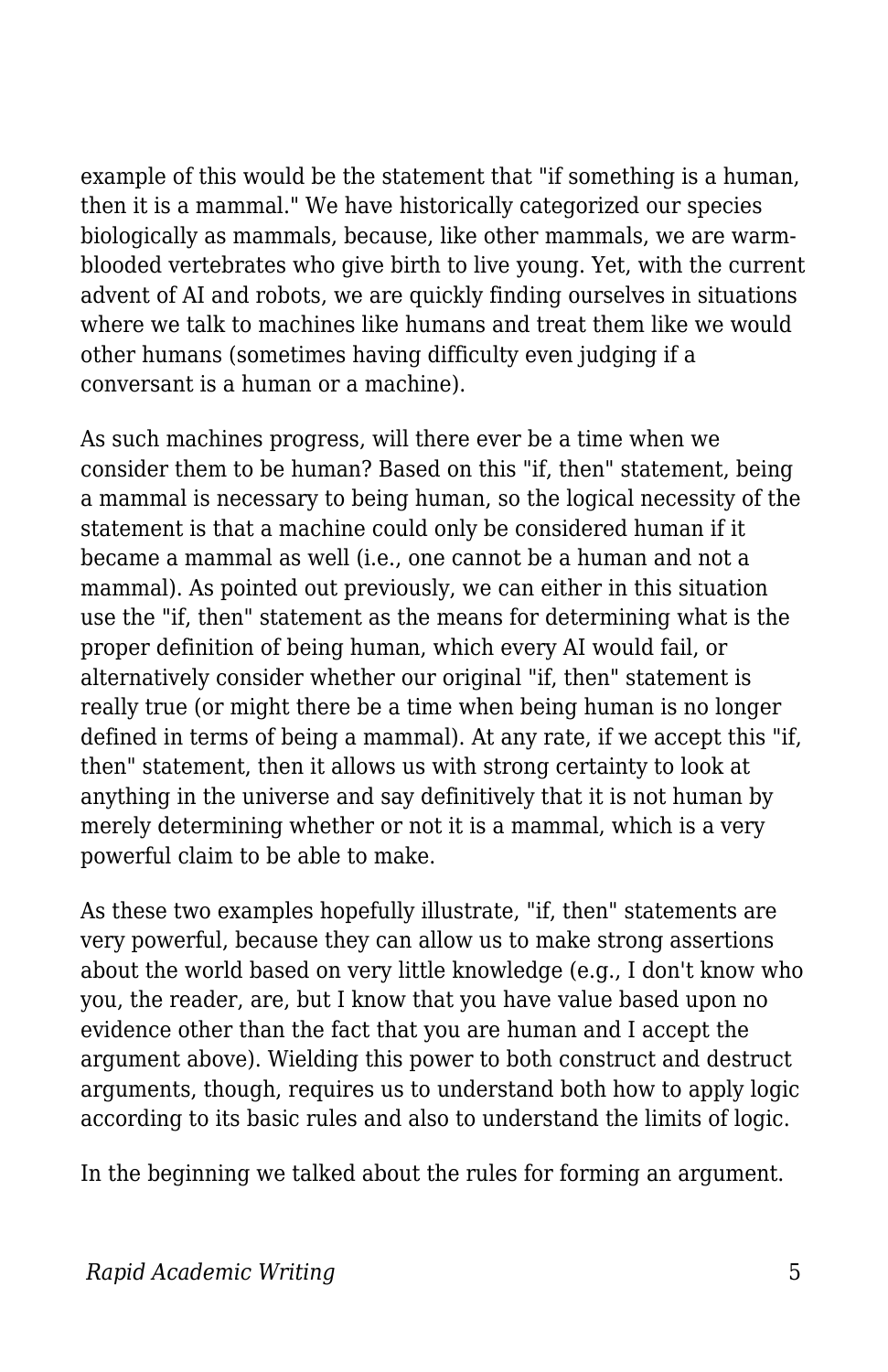Here we want to clarify some of those rules. We will first review two rules (*Modus Ponens* and *Modus Tollens*) and then two common mistakes that break those rules (Denying the Antecedent and Affirming the Consequent).

### *Modus Ponens* **or Affirming the Antecedent**

The first rule of logic with "if, then" statements is that given a relationship between two things (A and B, as in an "if, then" statement), if A is a sufficient cause of B, and if A is true, then B must be true also.

This logical notation should be read as follows:

If A, then B.

A (exists or is true).

Therefore, B (exists or must be true).

An example of the *modus ponens* in action that undergirds all of assessment in education would be the following:

If a student performs well on a test, then they must have learned the material. Juanita performed well on the test, therefore she learned the material.

In this case, because we cannot open up a person's brain and figure out whether they learned something or not, we ask them to perform a task, such as fill in some answers on a multiple-choice test. If they perform well, then we conclude that they must have learned. Alternatively, this could be written as follows: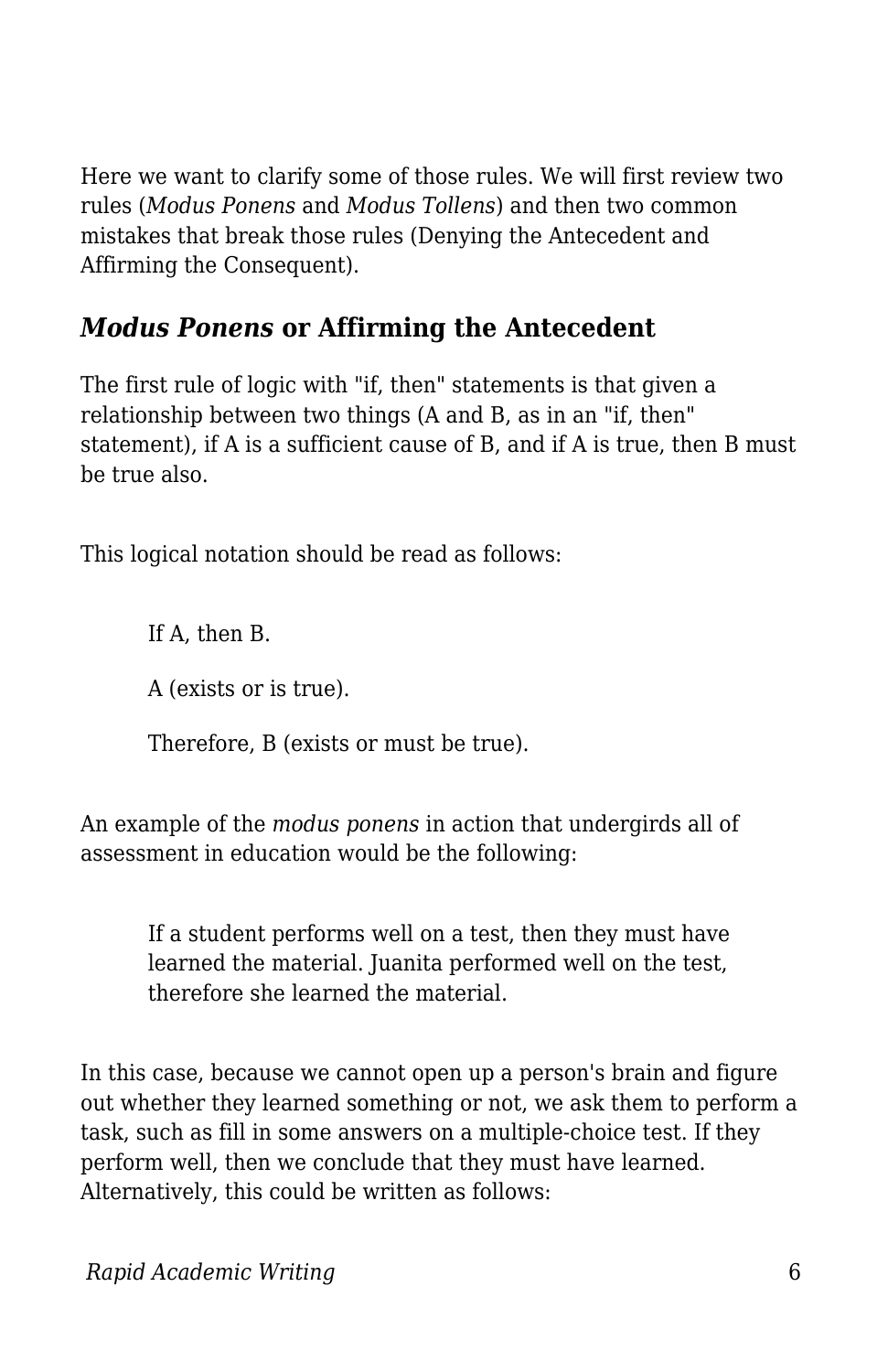*Modus ponens* is simple but powerful, because it allows us to take a universal or theoretical statement (like the relationship between performance and learning) and to make arguments about particular instances or cases where the premises are met.

### *Modus Tollens* **or Denying the Consequent**

Building off of this, the second rule of logic with "if, then" statements holds that given a relationship between two things (A and B), if B is a necessary cause of A, and if B is not true, then A must not be true either.

This logical notation should be read as follows:

If A, then B.

Not B (does not exist or is not true).

Therefore, Not A (does not exist or must not be true).

To logically reframe our case from above, we could say the following:

If a student performs well on a test, then they must have learned the material. Isabella did not learn the material, therefore she will not perform well on the test.

Alternatively, this could be rewritten as follows:

The *modus tollens* works, because if A truly is sufficient to always prove B, then there can never be a situation when B is not true while A is true. This implies a very strong causal relationship between the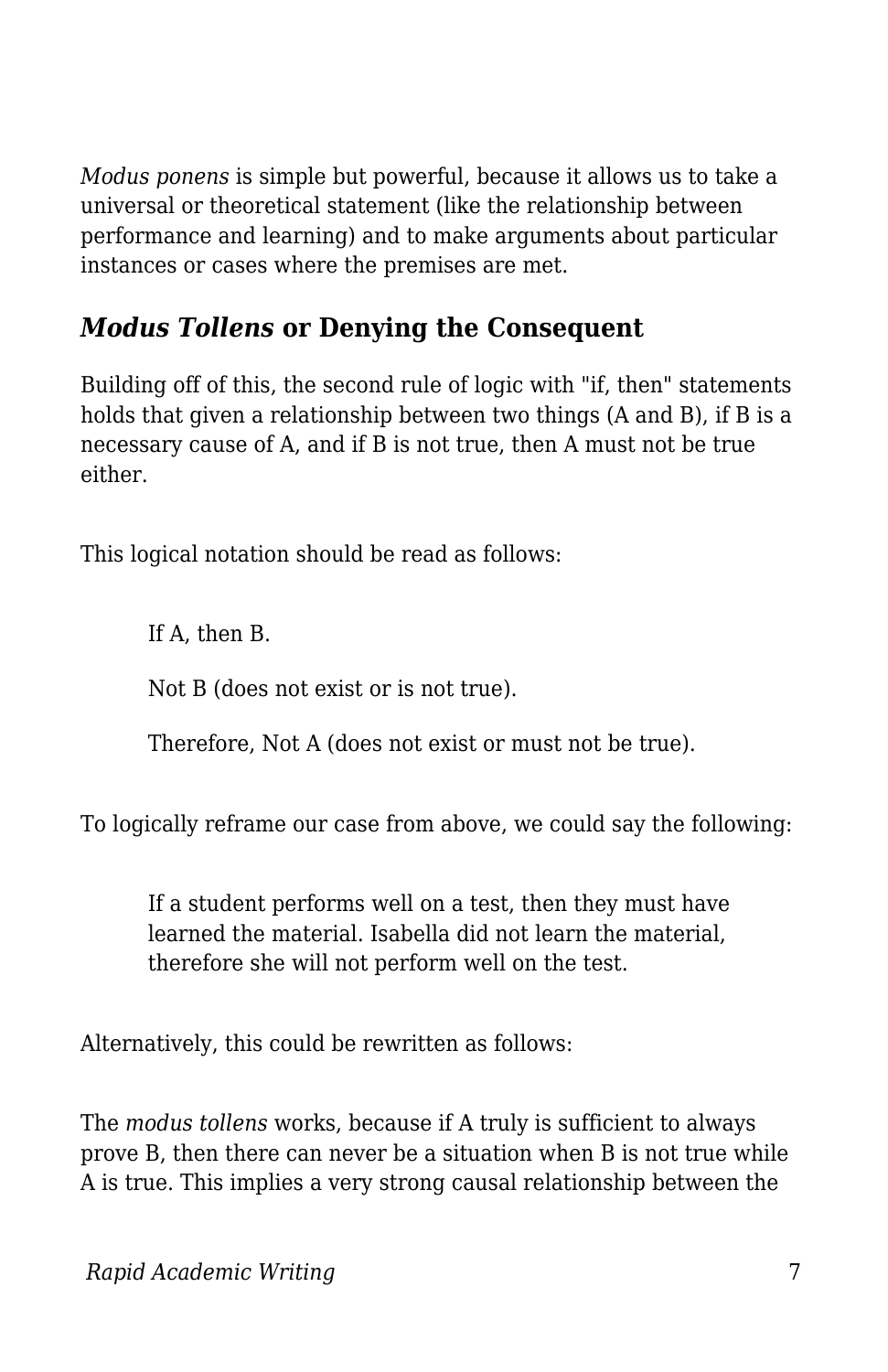two things, and one of the benefits of using a modus tollens is to ask ourselves whether we really meant to suggest as strong of a relationship as we did.

In the example above, many people might say that performance is an indicator of learning, but do they realize that this is the same as saying that if a student does not learn then they will not perform well? Perhaps, perhaps not. However, if we do not agree with the conclusion of the *modus tollens* or had an instance when a student did not learn the material but still performed well, then it would call into question the validity of our initial claim, because if the *modus tollens* is not valid, then the original argument is not valid either.

## **Fallacies or Mistaken Logic**

Some of the logical difficulties that arise in arguments come about as people misuse modus ponens and tollens or when they confuse necessary and sufficient causes. These are called formal logical fallacies, and the two most basic forms they take are "affirming the consequent" and "denying the antecedent." In addition, there is another class of informal logical fallacies that originates in a variety of reasoning errors unassociated with the actual form of the argument. We will explore each of these in turn.

## **Affirming the Consequent**

Building off of the modus ponens above, someone might conclude that if A leads to B, then the existence or truth of B must prove A, as follows:

This is logically invalid, though, because just because A is sufficient to prove B, it does not follow that B is sufficient to prove A. In the case of performance and learning, this would be like saying the following: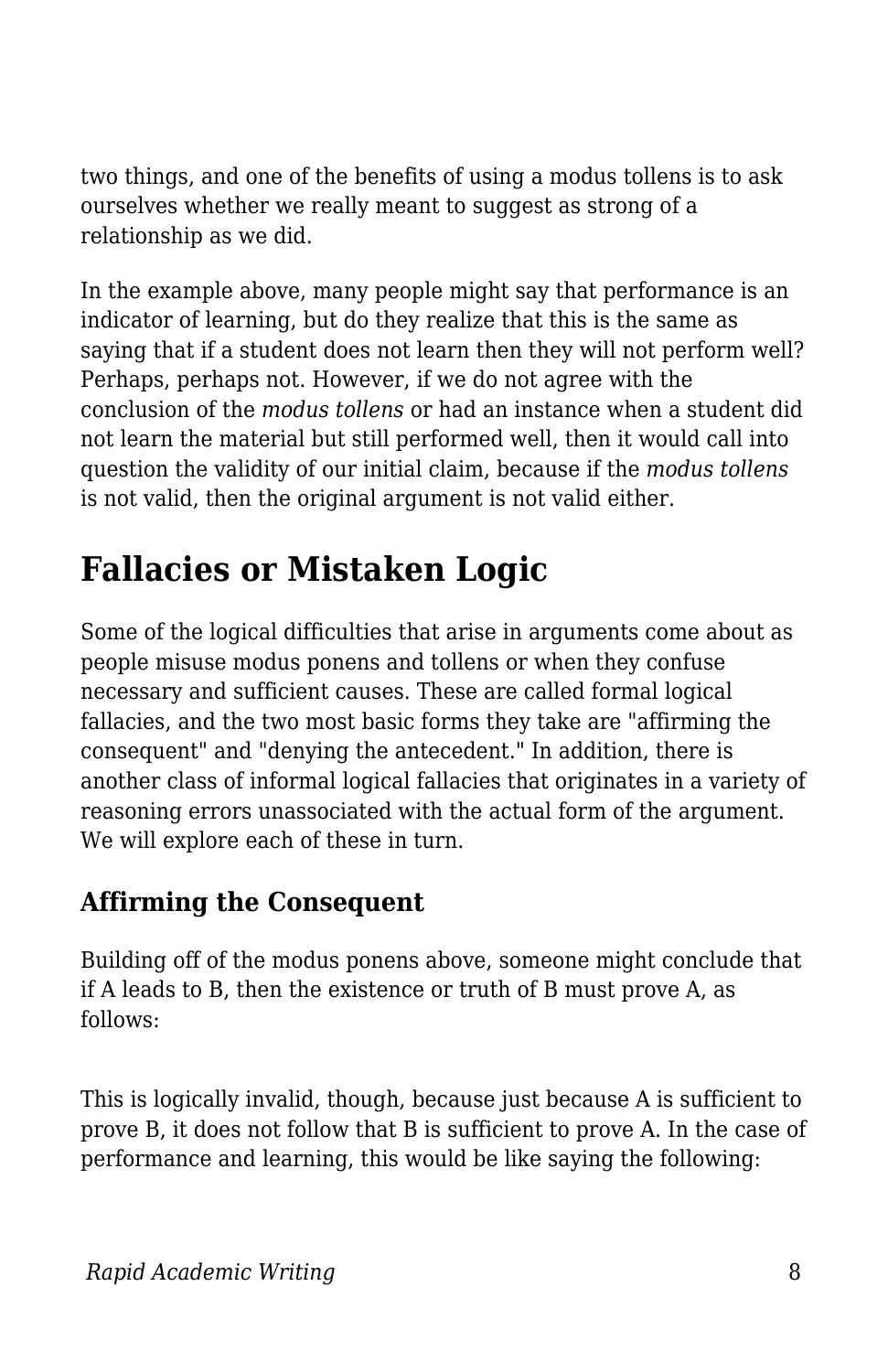This misapplication of logic assumes that learning alone determines performance, when, in fact, many other factors might influence performance as well, such as the quality of the test, what you ate for breakfast, your grasp of the testing language, and so forth. In other words, though learning might be essential to performing well on a test, it is not sufficient.

To use another example, let us assume that the following statement is true: "Providing the expertise and resources for a quality education is quite expensive." In a nutshell, this is arguing that expenses are necessary for a quality education and that whenever you find a quality educational experience, there were expenses associated with making it happen. This may or may not be true, but let's assume that it is true for now and rewrite the argument as follows:

Let us say that someone sees this argument, believes it, and then concludes that all expensive educational solutions must be high quality, as follows:

This is invalid, though, because though the original argument acknowledges a relationship between expense and quality, it does not show that merely spending money increases quality (as the latter argument suggests).

To avoid this fallacy in thinking, we should remember that just because something is necessary for causing something else, it does not mean that it is sufficient. Thus, though you might need more teachers to help improve a school, providing more teachers alone will not make this happen. Similarly, though you might need access to particular technologies to improve learning, providing the technology alone will not make learning happen. And so forth.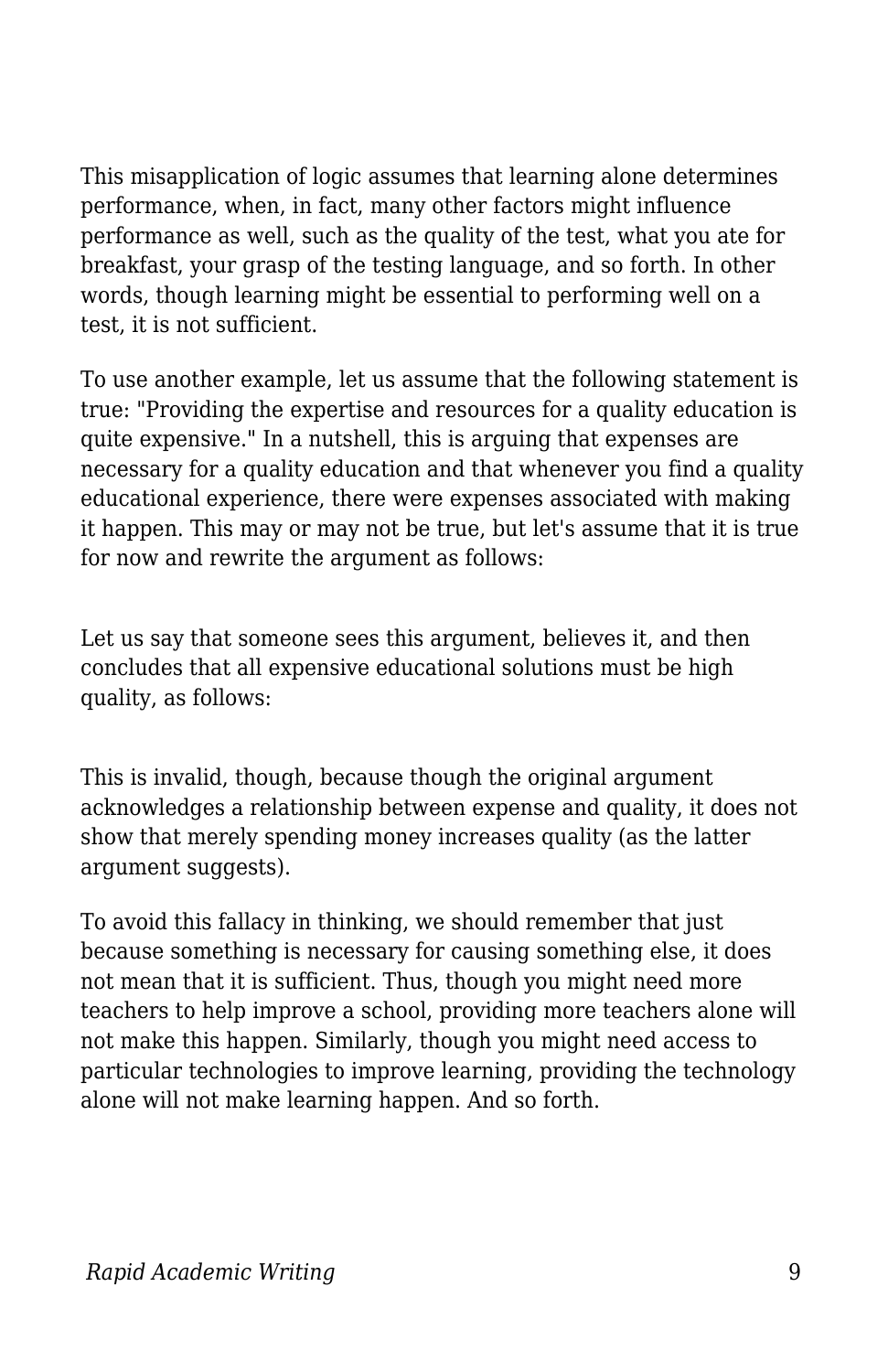### **Denying the Antecedent**

The second common fallacy that arises in logical argumentation comes from assuming that a conclusion is untrue just because a premise is untrue or that if A leads to B, then the lack of A must prove the lack of B, as follows:

To use the performance and learning example above, this would be like saying that if a student did not perform, then they did not learn, as follows:

The problem with this is that a student might have learned the material but nonetheless failed a test (for reasons mentioned above). This fallacious argument does not logically follow from the original argument, because though learning might be necessary for performance, a lack of performance does not prove a lack of learning, because other factors might be to blame for the poor performance.

To use another example, we might believe that if achievement gaps exist along racial lines, then this is evidence for systemic racism as follows:

If we look at data from a given scenario, though, and find that no gaps exist, does this mean that systemic racism also does not exist, as follows?

Perhaps, but perhaps not. Perhaps systemic racism evidences itself in ways other than achievement gaps, or perhaps the lack of a gap merely shows that a racially marginalized group is working harder to make up for differences in how they are treated within racially stratified sytems (as many marginalized groups will argue). In any case, this version of the argument does not follow from the original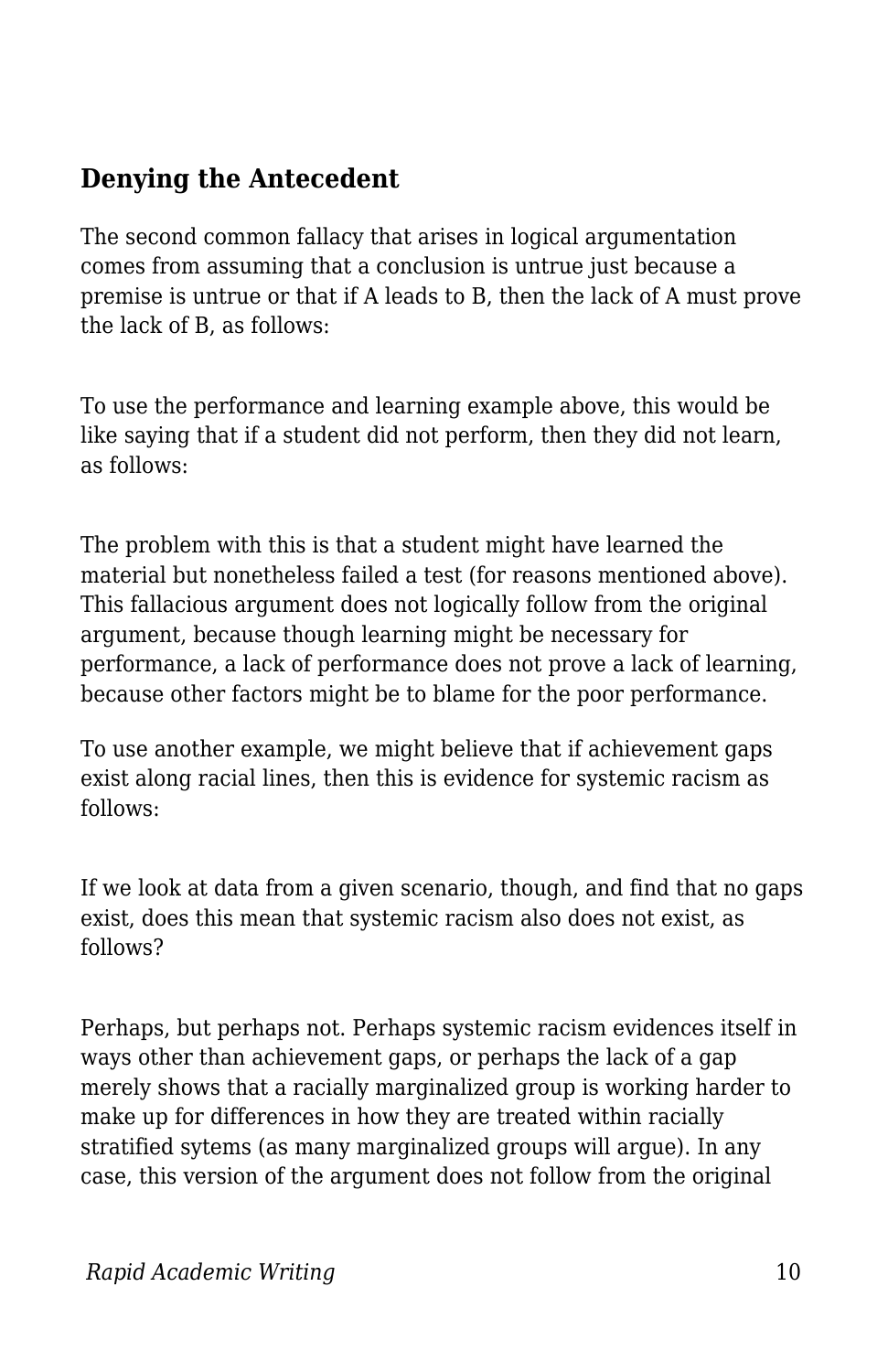argument, because it assumes that achievement gaps are the only indicators of systemic racism.

To avoid this fallacy in thinking, we should remember that just because something is a sufficient cause or a sure evidence for something else, it does not mean that it is the only cause or the only evidence for the other.

### **Informal Fallacies**

In addition to these formal fallacies, there are many informal fallacies that reveal errors in logical reasoning. These errors take many forms and might attempt to appeal to a listener's emotions, to muddle the issue, or to sidetrack the argument. Some common informal fallacies include *ad hominem*, *tu quoque*, slippery slope, begging the question, *post hoc*, strawman, burden of proof, fallacy fallacy, and many others. We will briefly discuss a few here, but for more information on these and other informal fallacies, please refer to the *[Your Logical Fallacy Is](https://yourlogicalfallacyis.com/)* [website](https://yourlogicalfallacyis.com/).

To better understand each of these fallacies, we will also provide an example using two fictitious characters in a parent-teacher conference: Graciella, who is a parent dissatisfied with her child's schooling experience, and Inez, who is a very defensive teacher. In all scenarios, Inez will provide the negative example of using the fallacy.

#### **Ad Hominem**

The *ad hominem* fallacy, which literally means "to the man," consists of attacking your opponent's character rather than the argument they are making.

*Graciella: You marked my daughter's test wrong. She got the answer right, but you said it was wrong.*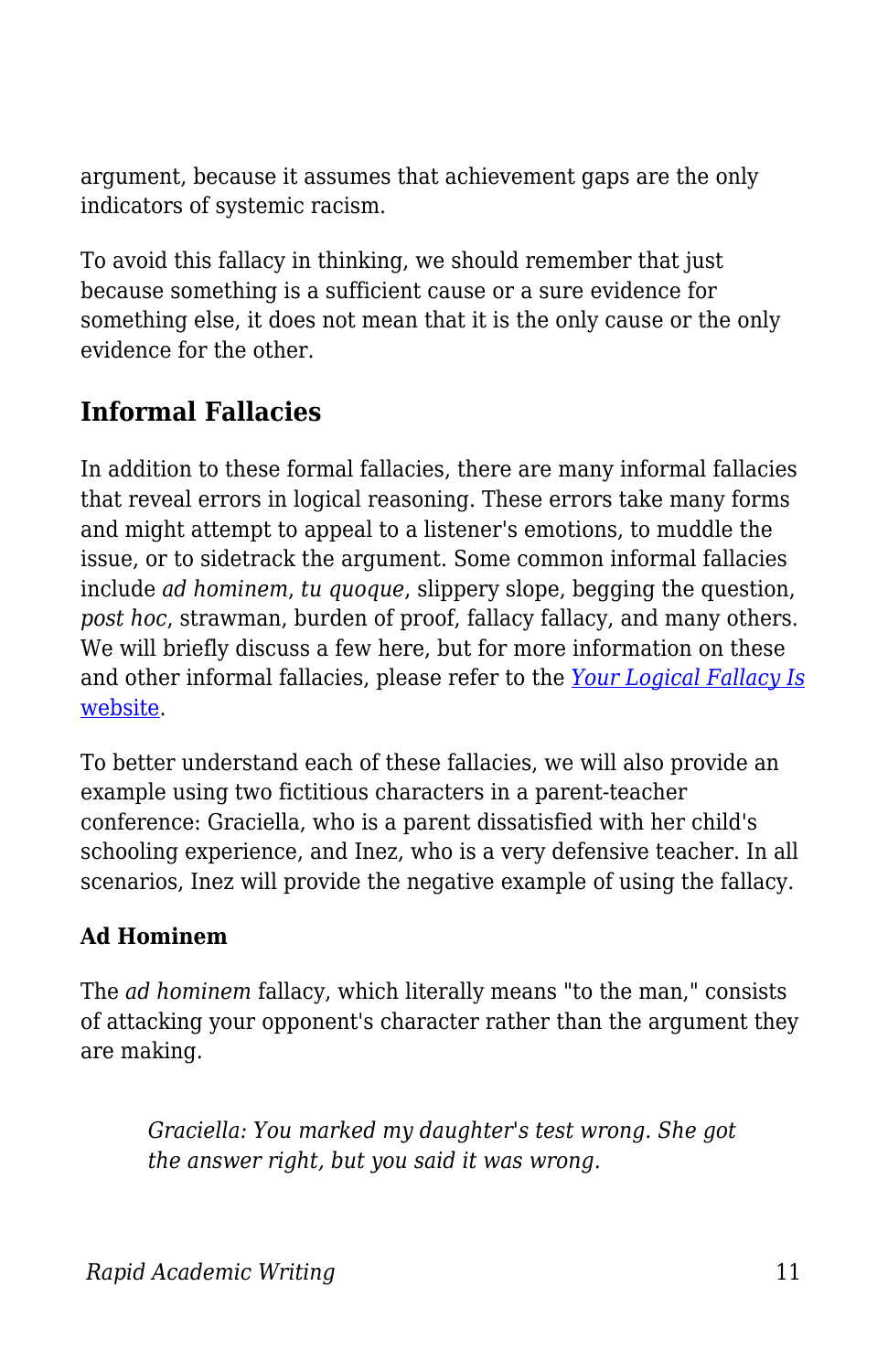*Inez: I'm sorry, but I don't believe you even completed high school. Are you really qualified to question my grading methods?*

In this situation, Inez is bypassing Graciella's argument and instead attacking her credibility. Even if what Inez is saying is true, it does not change the fact that Graciella might have a sound argument.

#### **Tu Quoque**

The *tu quoque* fallacy, commonly called whataboutism or appeal to hypocrisy, consists of accusing your opponent's side of doing the same thing that they are accusing your side of.

*Graciella: You did not provide my daughter with any help on this assignment.*

*Inez: You never help your daughter with any of the homework that I send home with her, so you don't have any right to accuse me of that.*

In this situation, though what Inez is saying might be true and Graciella might be guilty of the same behavior she is accusing Inez of, this is irrelevant to the point that Graciella is a teacher that should be providing help to students on their assignments.

#### **Slippery Slope**

The slippery slope fallacy consists of stringing together multiple causal statements to typically lead to a catastrophic conclusion, attempting to show that the initial step should never have been taken.

*Graciella: Why did you tell my daughter she couldn't*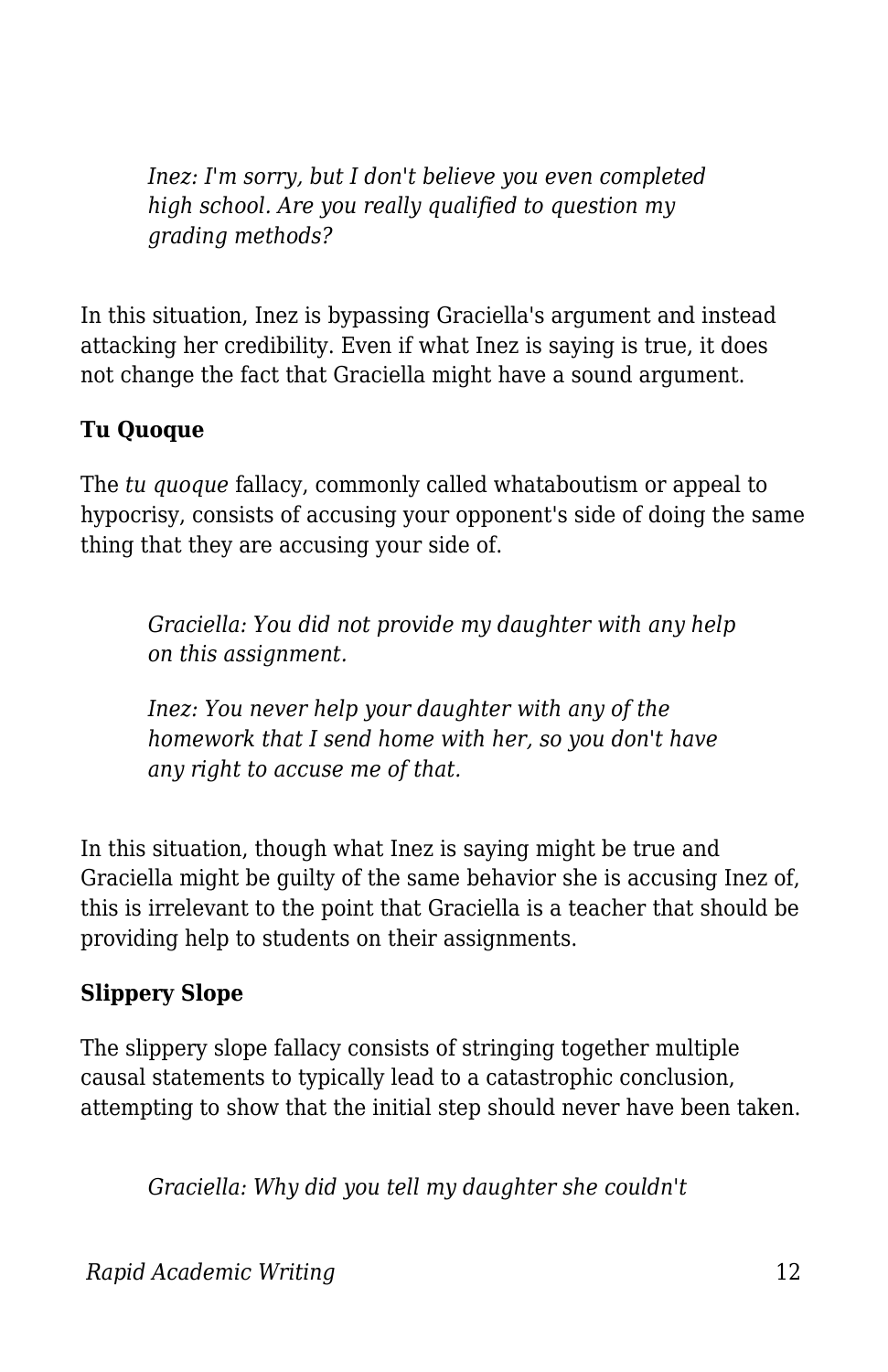*wear her hat in class?*

*Inez: Because wearing a hat shows disrespect for the school. If she disrespects the school, then she disrespects society. If she disrespects society, then she will commit crimes. Do you really want your daughter to end up in prison someday?*

In this situation, Inez starts with a plausible premise and moves from one conclusion to another without fully substantiating each step (e.g., is disrespecting the school really the same as disrespecting society?). This allows her to end with a scary conclusion that is very far removed from the original premise.

#### **Begging the Question**

The begging the question fallacy merely restates the original question as the conclusion in a circular way, essentially appealing to the conclusion being true by definition.

*Graciella: My daughter said that her science textbook said that Pluto is a planet. Why are you teaching her things that aren't true?*

*Inez: Pluto is a planet, because the science textbook says it's a planet.*

In this situation, it has already been established that the book said that Pluto is a planet and rather than arguing that this is true from some other source of evidence, Inez is merely restating the original premise.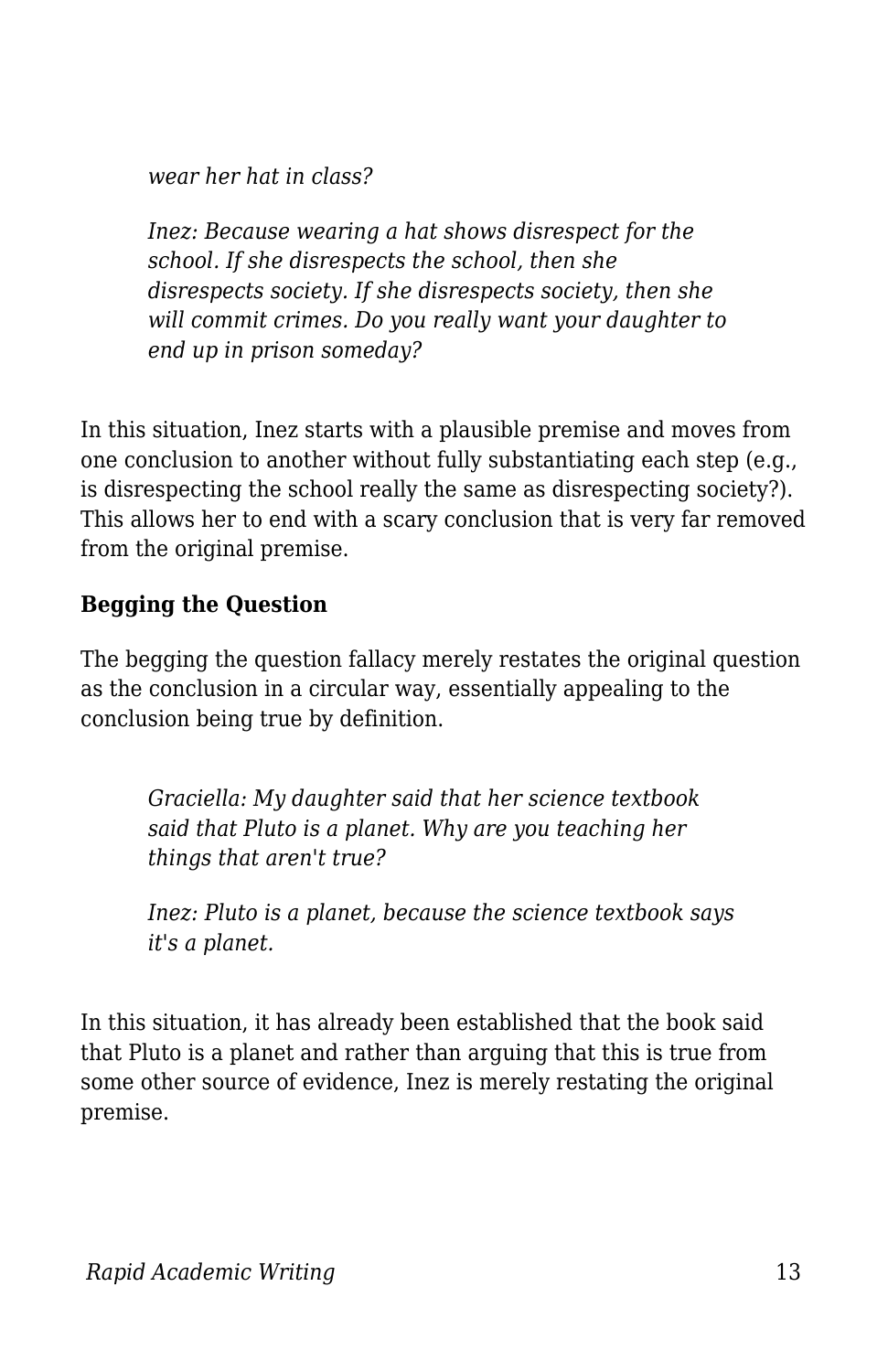#### **Post Hoc**

The *post hoc* (*ergo propter hoc*) fallacy literally means after this (therefore because of this) and consists of claiming that because something happened after something else then it must have resulted from it.

*Graciella: My daughter failed this test even though she studied hard for it all weekend.*

*Inez: I saw her gossiping with some other girls before class while other students were studying, so she must not have studied that hard.*

In this situation, Inez connected two true observations together (that the daughter failed and was seen gossiping before class) to make a problematic causal inference (gossiping instead of studying for that brief period caused her to fail).

#### **Strawman**

The strawman fallacy consists of making a simplistic caricature of the opposing argument, which is easier to argue against.

*Graciella: I work three jobs to make ends meet. When I get home from my third job each night, my daughter has made dinner, washed the dishes, and put her siblings to bed. She's exhausted, I'm exhausted, and I just can't find the time to help her with all the homework you're giving to her. And even if I can find the time, most of the stuff is beyond me.*

*Inez: I think that if the two of you really cared about her*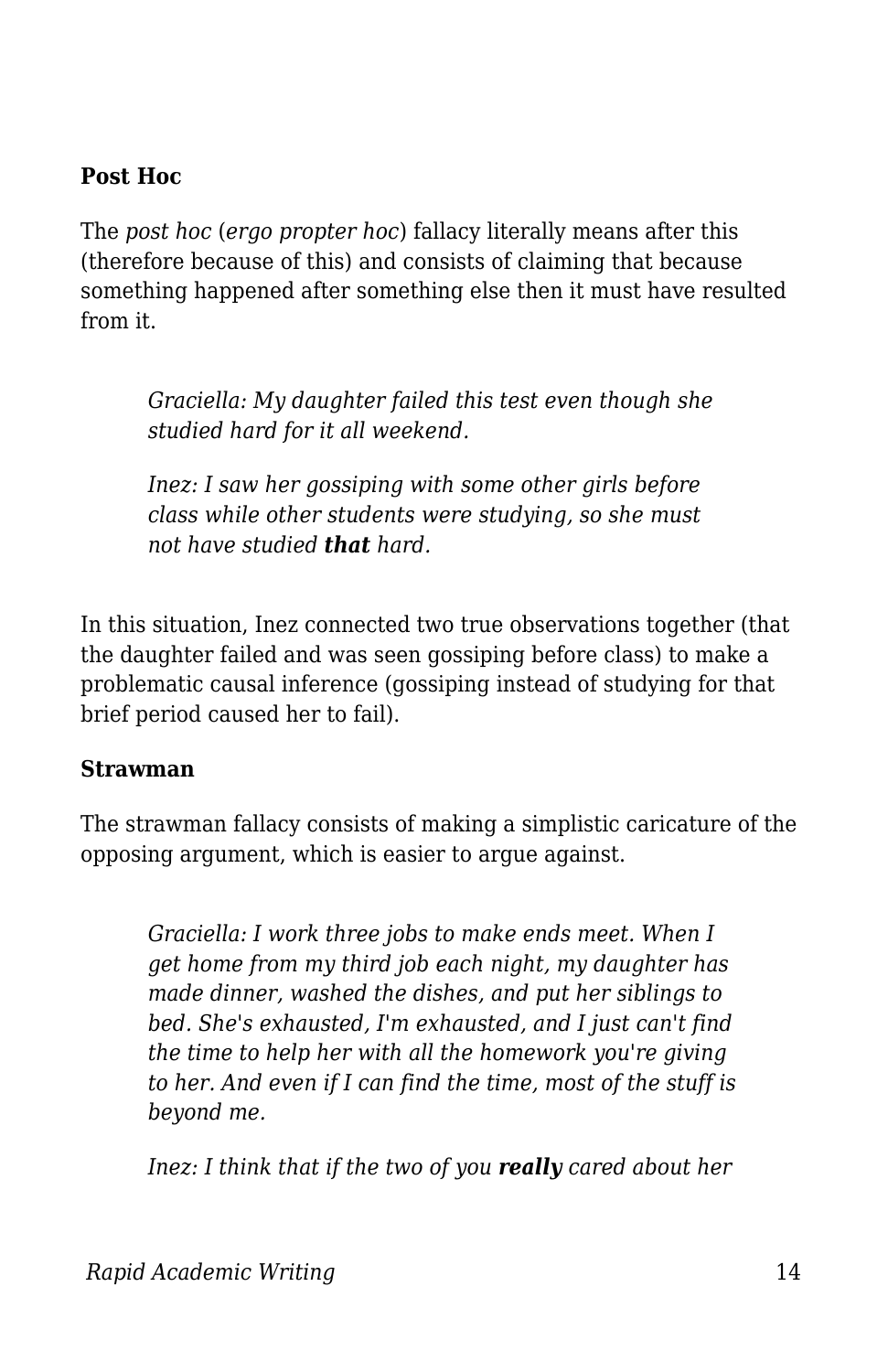*future, then you could figure it out. In my mind, it all comes down to grit.*

In this scenario, Inez is taking the complex situation that Graciella has explained to her (which involved time constraints, sleeping requirements, and limited expertise) and has oversimplified it to just be about grit or caring. Whenever someone says something like "it all comes down to X," you can generally assume that they are putting forth a strawman fallacy.

#### **Burden of Proof**

The burden of proof fallacy consists of claiming that your opponent must provide proof of their claims before you should be expected to provide proof of your own.

*Inez: Your daughter seems to not be reading as well as she should.*

*Graciella: Why do you think that? She reads just fine when we read together.*

*Inez: Do you have any evidence that she's actually on track for her grade level?*

It is obviously appropriate for a parent and teacher to consider whether a student is on track with her reading, but in this scenario, Inez assumes that the daughter is not reading well (without providing any concrete evidence) and then discounts Graciella's counterargument by suggesting that Graciella is the one who must prove that the daughter is on track (rather than the teacher providing evidence that she might not be).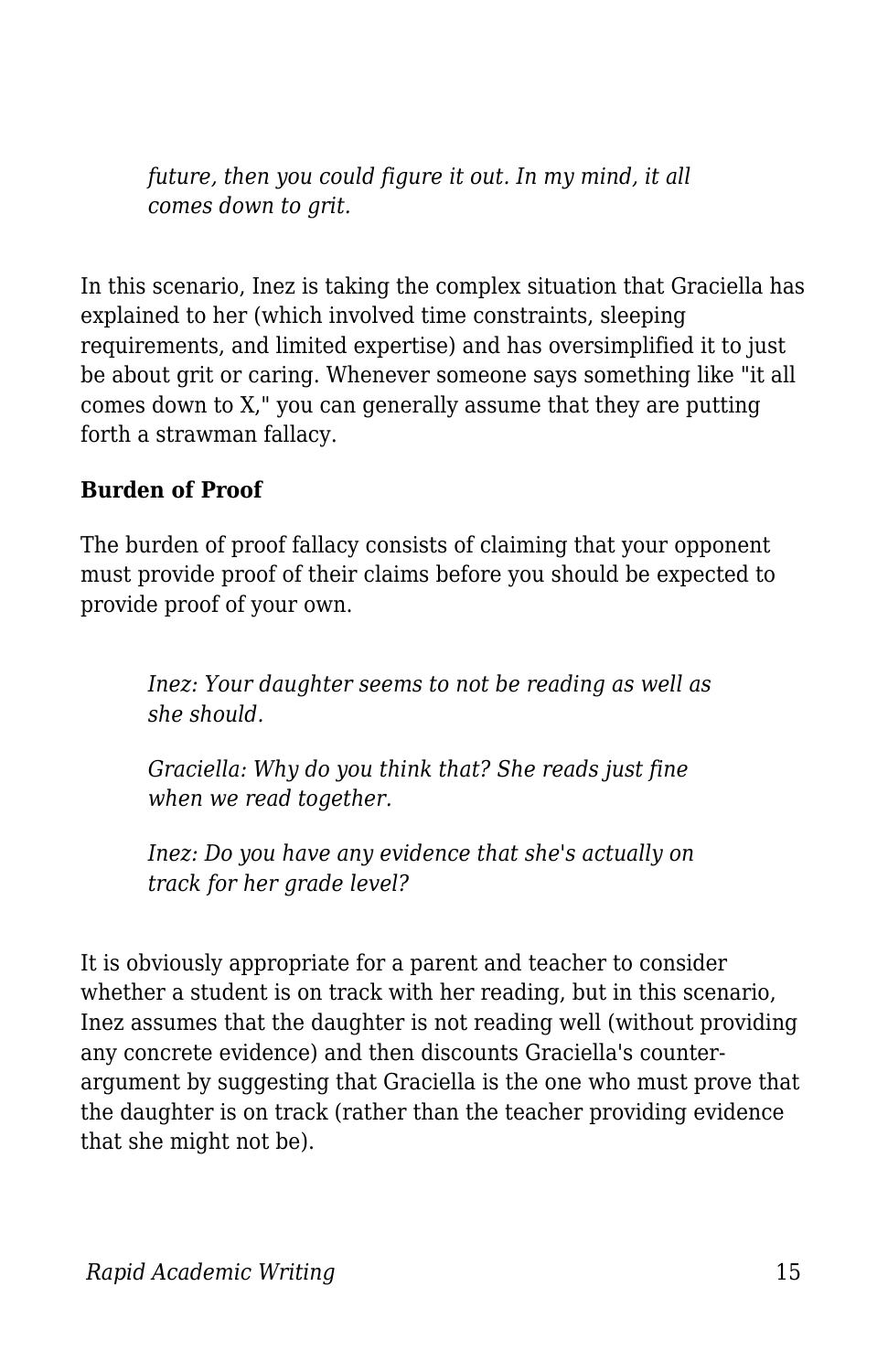#### **Fallacy Fallacy**

The fallacy fallacy consists of claiming that your opponent's conclusion is untrue, because they used a fallacious or weak argument to argue for it.

*Graciella: I don't understand how my daughter can keep failing her math tests. She's never had trouble in math before. She is very good at math! When we go to the store, she helps me keep track of how much I'm spending so that we don't go over the budget.*

*Inez: This is algebra. The type of math that we're doing is much more complex than simple addition. So, your argument is invalid, and this proves my point that she just must not be good at complex math.*

In this scenario, Graciella did not make the strongest argument in favor of her daughter's algebraic abilities, but Inez should not conclude from this (alone) that her daughter is bad at math. Doing so ignores the fact that the daughter's math ability and Graciella's logical reasoning are completely disconnected from one another.

## **Three Types of Certainty**

There are at least three different types of certainty that we can attain through logical argumentation: deductive, probabilistic, and inductive. Deductive certainty is most common in mathematics, moral reasoning, theology, and formal logic and essentially operates on an all-ornothing basis: either we can be completely sure or we can't be sure at all. Probabilistic certainty is common in the social sciences and establishes certainty based on statistical formulas. And inductive reasoning is common in observational sciences and everyday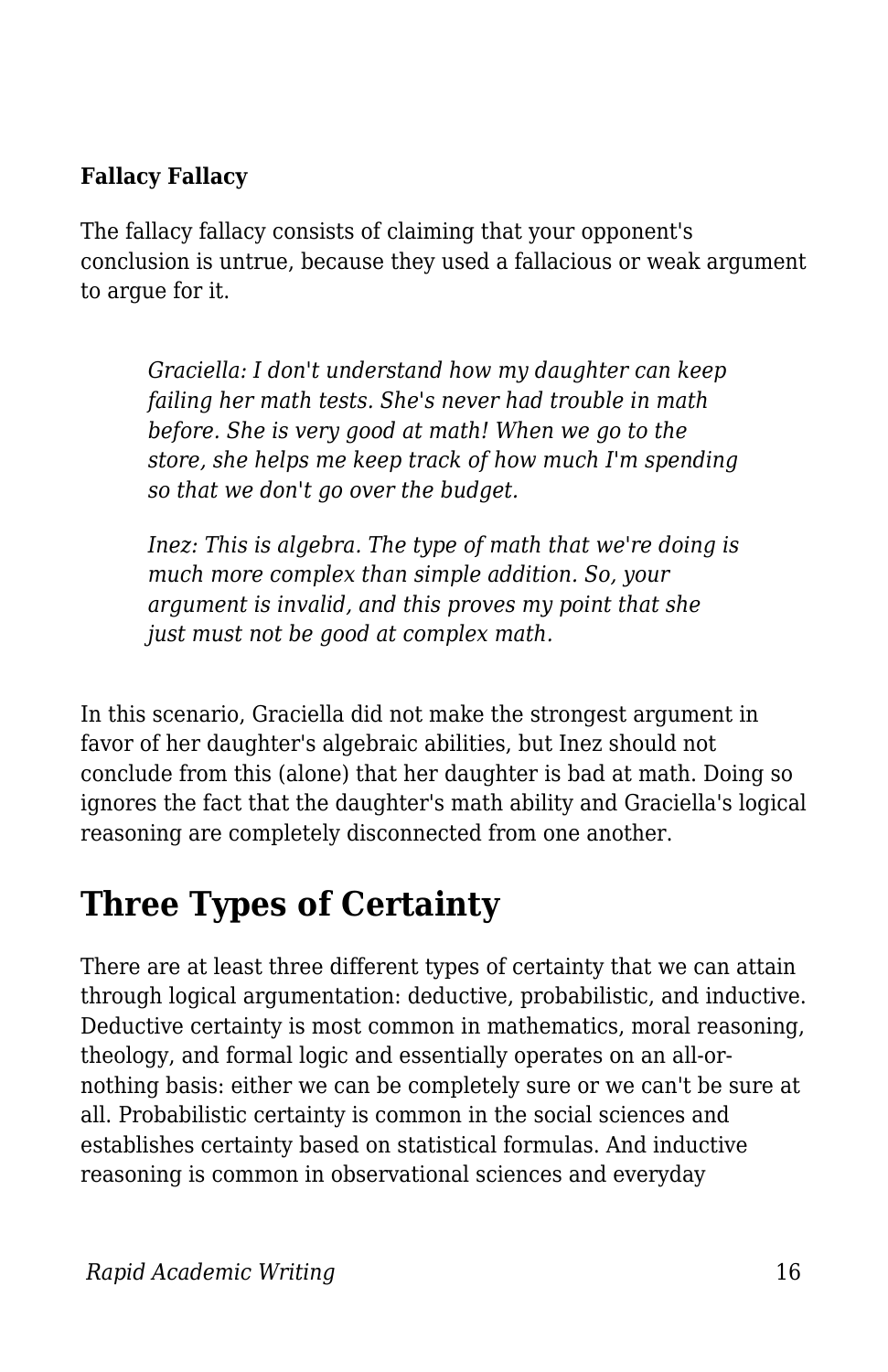argumentation, wherein we use evidence to make what we believe to draw subjectively reasonable conclusions about the world. Each will now be discussed in turn.

## **Deductive**

From the perspective of deductive logic, an argument is logically convincing only if it is both (1) valid and (2) sound. That is, arguments are neither true nor false but are rather only convincing (to be trusted) or unconvincing (not to be trusted).

To be deductively valid, an argument's conclusions must necessarily always follow from the premises. For instance, we might want to reveal that systemic racism exists in the U.S. educational system by showing that achievement gaps exist along racial lines. We might do this by making an argument that if Asian Americans experience an achievement gap when compared to white Americans, then systemic racism must exist as follows:

In this case, we would have to show that every single time that a gap has existed between groups along racial lines, then this has been the result of systemic racism. If we cannot show this (or if there are compelling counter-examples to this claim such as gaps that have existed along socio-economic lines alone), then the argument will struggle to be convincing in terms of validity.

To make deductive arguments more valid, then, we often have to add new premises, which will help more carefully show the relationship between our premises and conclusion. In this case, we might add other premises that help to prevent counter-examples from emerging (e.g., "and there are no differences in socio-economic status" or "and there are no differences in levels of parental formal schooling"). In so doing, we can make the argument more convincing by showing that the relationship between achievement gaps and racism cannot be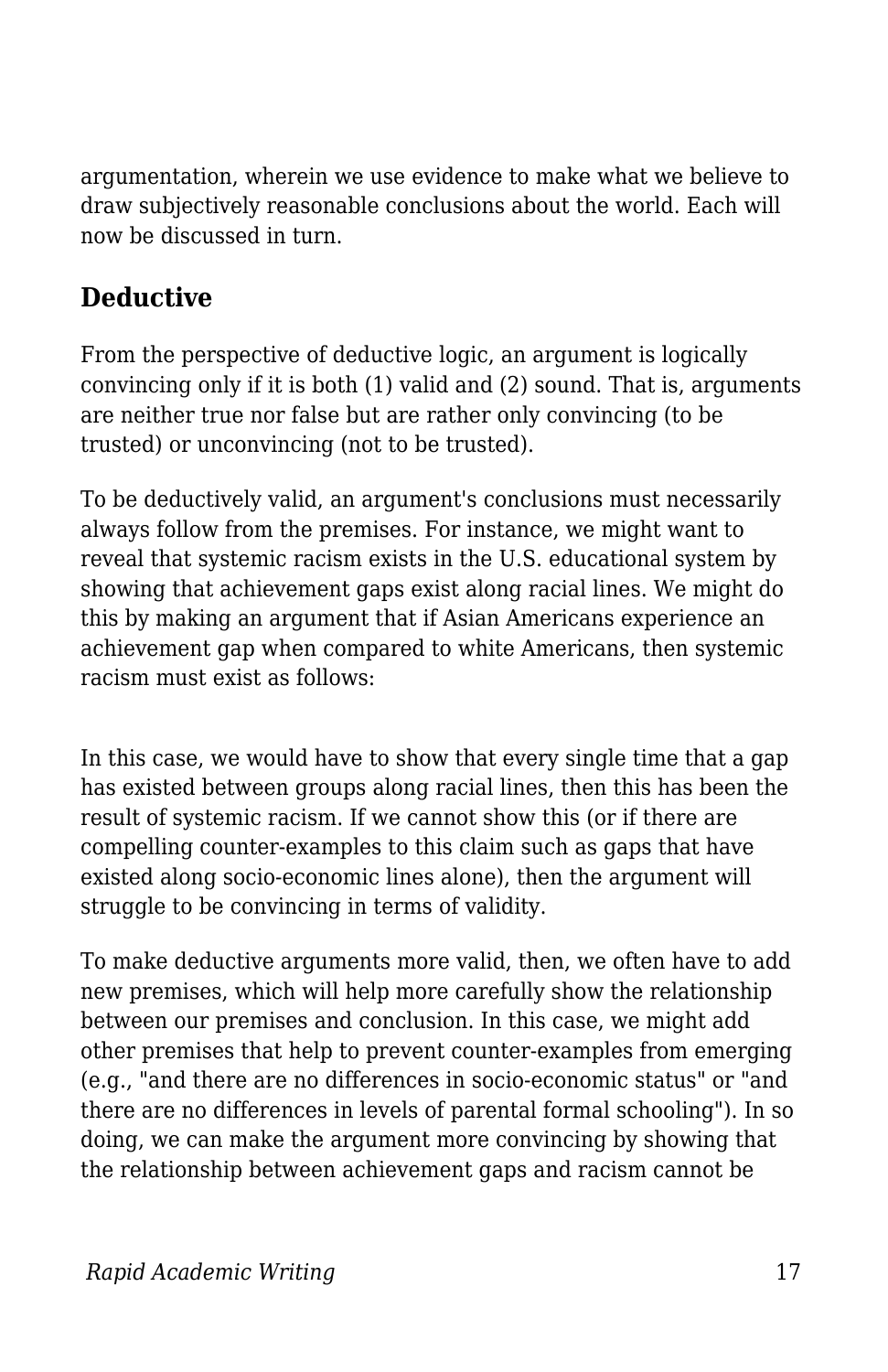explained away by reference to other factors.

#### **Learning Check**

Consider the following argument:

If a student learns the periodic table of elements, they will pass the test. Lucy learned the periodic table. Therefore, Lucy will pass the test.

Is this argument valid?

a. Yes b. No

Consider the following argument:

If the No Child Left Behind Act (NCLB) worked, then all students would be succeeding today. All students are not succeeding today. Therefore, NCLB did not work.

Is this argument valid?

a. Yes

b. No

Furthermore, to be sound, an argument must be valid *and* all of its premises must be true. For this argument to be sound, we would have to show that race-based gaps exist between Asian and white Americans. However, the argument will lose its convincing power if we analyze our data and discover that no gaps exist (or that Asian Americans out-perform their white counterparts). If the premise is not

*Rapid Academic Writing* 18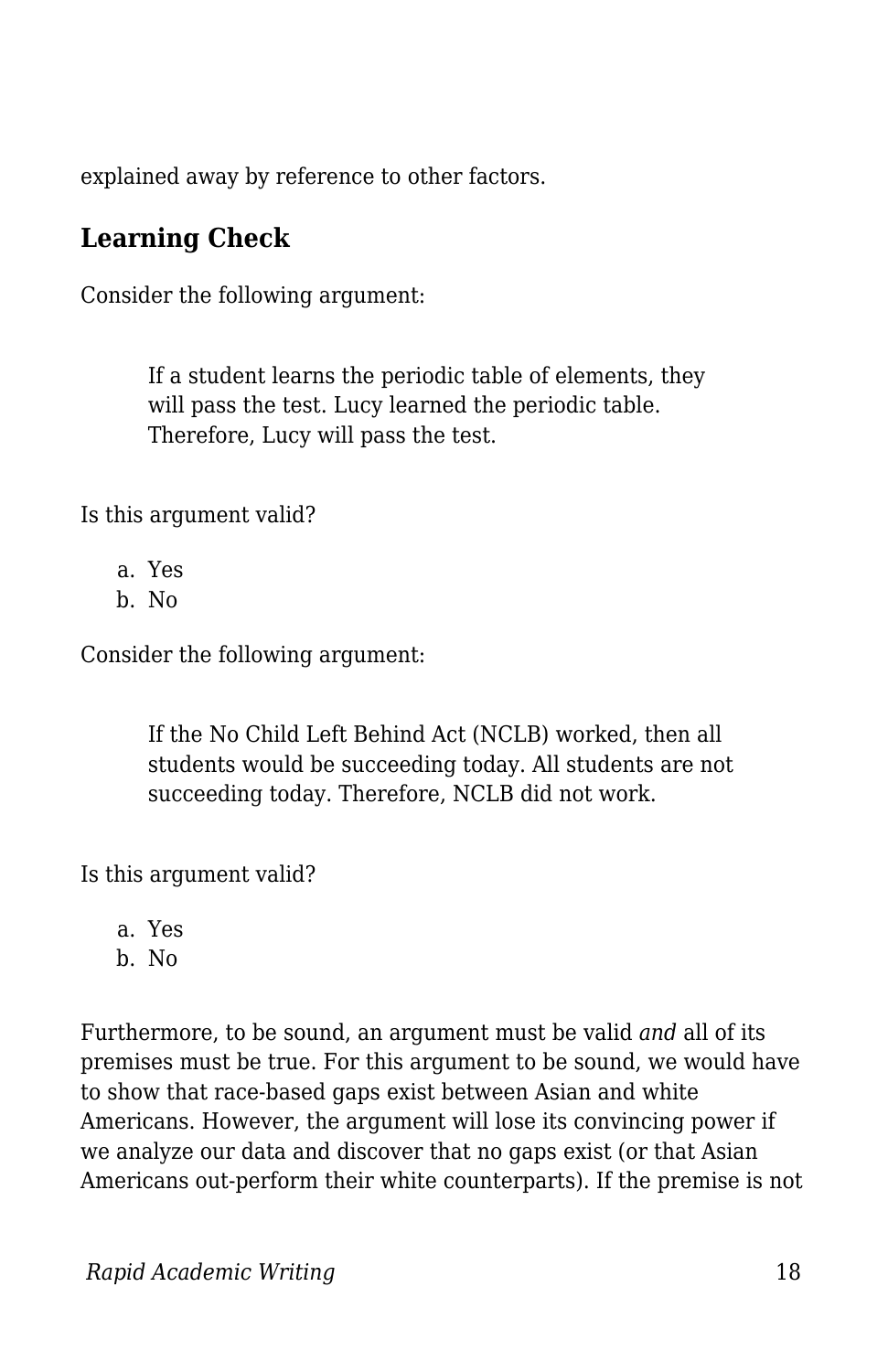true (i.e., a gap exists), then it prevents us from convincingly proving the conclusion (i.e., systemic racism exists). This weakens the argument. Notably, it does not disprove that systemic racism exists, but the lack of a gap merely shows that this particular argument is not convincing for proving it in terms of soundness.

Because we expect deductive arguments to be both sound and valid, it can be difficult to make bulletproof arguments, because our opponents have two ways of challenging the argument. They can either (1) show that our conclusion does not always follow from the premises we have provided (i.e., not valid) or (2) show that our premises are not true (i.e., not sound).

Let us take the modus ponens example from above to illustrate and assume that Juanita is using this argument to convince her teacher that she learned what she was supposed to learn in class.

The easiest way to test the argument for soundness would be to simply check whether Juanita performed well on the test. If she did not perform well, then this does not necessarily mean that she did not learn, but it rather shows that the argument is just not a convincing way to show that she learned. Likely, Juanita would have determined whether the argument was sound or not before she made it and would only have attempted to make the argument if she was sure that she performed well on the test.

Even with this evidence, though, is it possible that Juanita still did not learn the material? Or in logical terms is the following possible:

If someone can prove this, then they can show that the original relationship between learning and performance (that if a person performs, then they must have learned) is not always to be trusted. They might do this in a number of ways, such as checking to see whether another student who merely guessed "C" on every option was able to perform on par with Juanita. If so, then this would effectively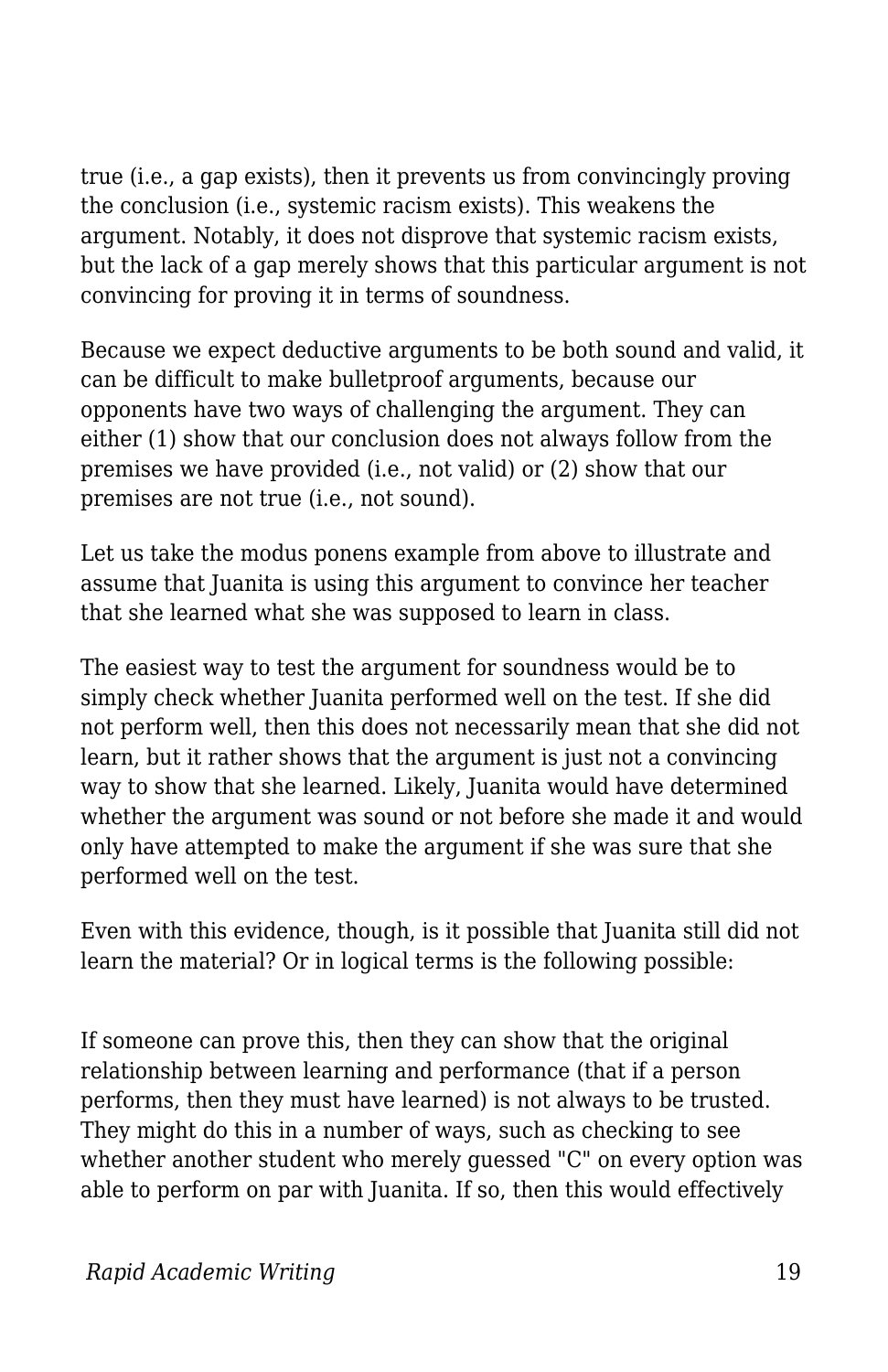destroy the argument, because they would have shown that the conclusion does not always follow from the premises in every case or that performance is not always a valid indicator of learning (e.g., in cases of cheating or poor test design).

## **Probabilistic**

Probabilistic certainty relies upon statistically-established relationships to help us determine to what degree we should trust a given conclusion. For instance, let us assume that a study was conducted that showed that students who used a particular program to prepare for a test did better on the test than students who did not. Such statistical tests typically have a significance score to account for random variance in the data (e.g., due to individual differences between students) and other reported measures to help us know how we can reasonably understand the results.

Within the social sciences, the p-value is used in many tests to establish the likelihood that any differences seen were not due to chance. Where we set this certainty threshold is quite arbitrary, but in education research it is generally set at p<.05, meaning that education researchers need to be able to show that there is less than a 5% (or 1-in-20) chance that the observed results were due to random effects. This means that education researchers anticipate that their outcomes should be true at least 95% of the time in order to report them (or that they are 95% certain).

Quite different from deductive certainty, which relies on definitions and logical implications based on the meanings of words and ideas themselves, probabilistic certainty relies upon empirically observing and measuring relationships between phenomena and using statistics to determine how certainly we can predict future events based upon past events.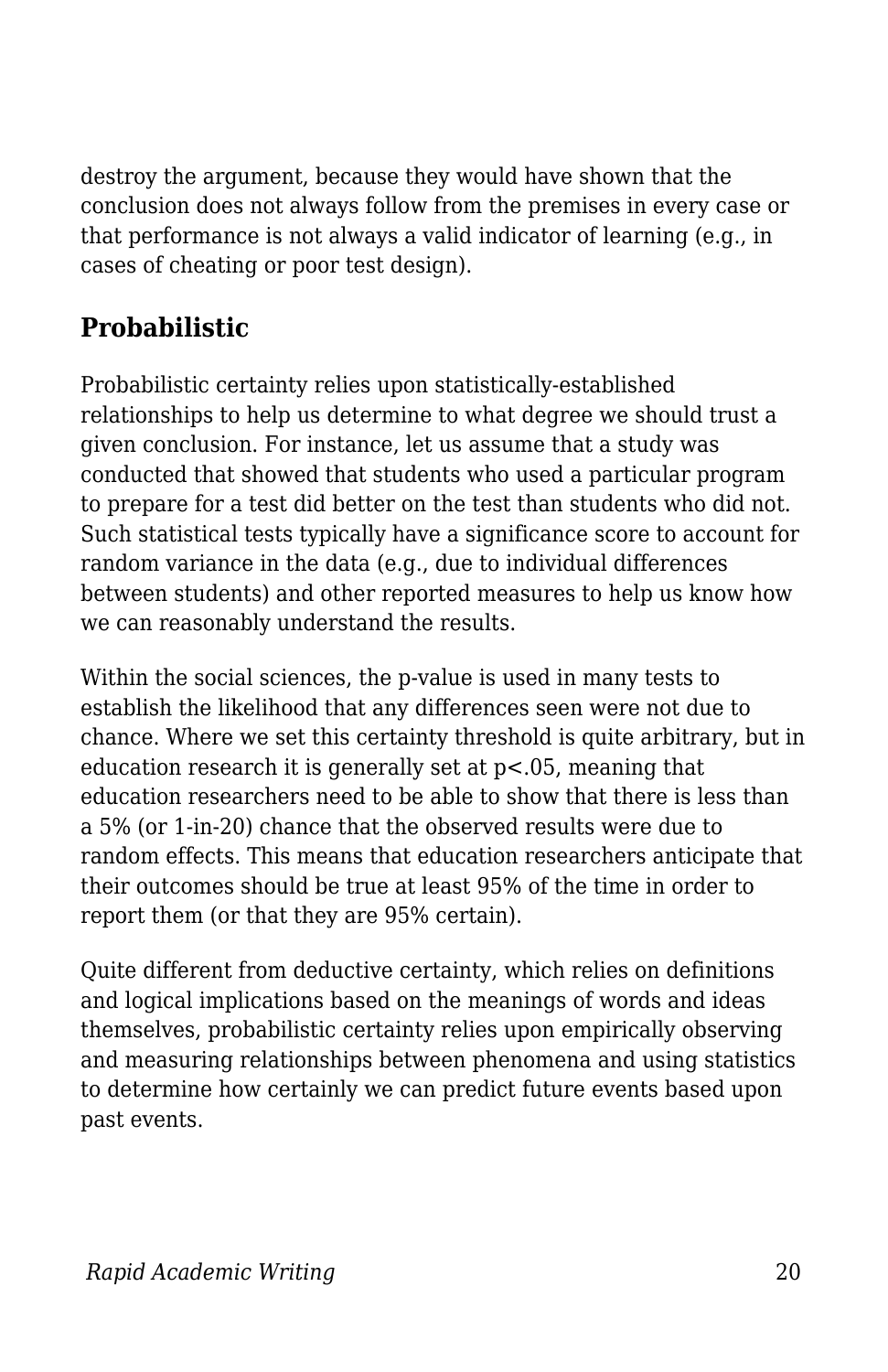## **Inductive**

Both deductive and probabilistic certainty tend to be quite untenable in a person's day-to-day life, because we rarely are analyzing situations within closed, neatly-defined systems (as required for deductive certainty) and also rarely have the ability to statistically analyze relationships between premises and conclusions (as required for probabilistic certainty).

To illustrate, when you walk into a dark room and turn on the light switch, you expect the light to turn on. Why? Not because we can confirm that all the circuitry, conditions, and natural laws associated with such a behavior are understood and have not been violated (as with deductive certainty) and not because we have tested the light switch 100 times and have found it to turn on the light at least 95 of those times (as with probabilistic certainty).

Rather, we simply know (a) that turning on the light is what the switch is designed for and (b) that our past experiences with such switches shows that they generally work. Such certainty is termed inductive, because it uses finite facts or experiences to draw conclusions in a compelling (though not infallible) way.

Is it possible that the light will not turn on? Absolutely (and the logician could skeptically point this out), but given the limited evidence it still makes sense to assume that the conclusion is probably true.

Thus, with inductive reasoning, the goal is to provide sufficient evidences to make a compelling case, even though the likelihood of the conclusion is not absolute (deductive) or quantitatively calculable (probabilistic).

An example from education might be Graciella (from the examples above) noting that her daughter has failed multiple tests in a row and is feeling like she cannot keep up and concluding that she will likely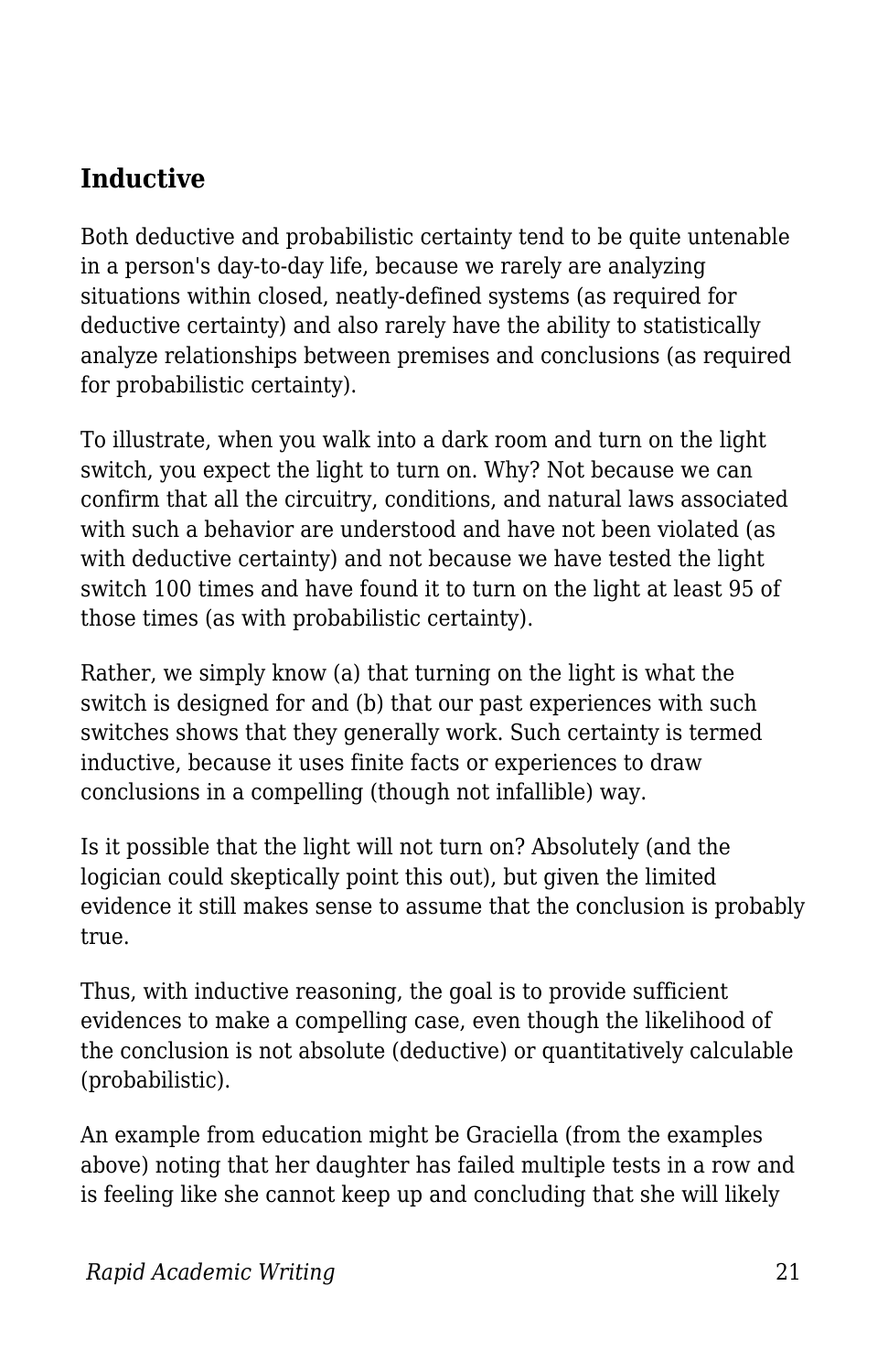fail the next test also. The daughter's performance on the fourth test is not ensured by definition (deductive) or mathematically (probabilistic) but is rather an educated guess based on the premises (previous failures and current attitude). Is it possible that the conclusion is wrong? Sure, but it nonetheless seems like a compelling argument that should not be ignored, and Graciella should be concerned about her daughter's next test performance as a result.

## **Responsible Logic**

Finally, I will close this chapter by mentioning a few points about the responsible use of logic. Logic serves a very important purpose of unmasking assumptions, enabling skepticism, and highlighting irrationality, yet it does so in specific ways that should be understood and used responsibly.

## **Unmasking Assumptions**

One of the great benefits of logic is that it can help us to unmask hidden assumptions that we might otherwise take for granted or that a sophist might be attempting to mask. By laying out premises and conclusions in structured ways and interrogating how one leads to another, we are able to understand more clearly where argumentative differences lay.

As an example, let us use the historic abortion debate in the U.S.

On one side of the debate, those who self-identify as "pro-choice" argue that a woman should have the right to choose what is to be done to her body and that because abortion is a procedure done on women's bodies, then women should have the right to choose that procedure or not.

On the other side of the debate, those who self-identiy as "pro-life" argue that every living person has a right to life and that because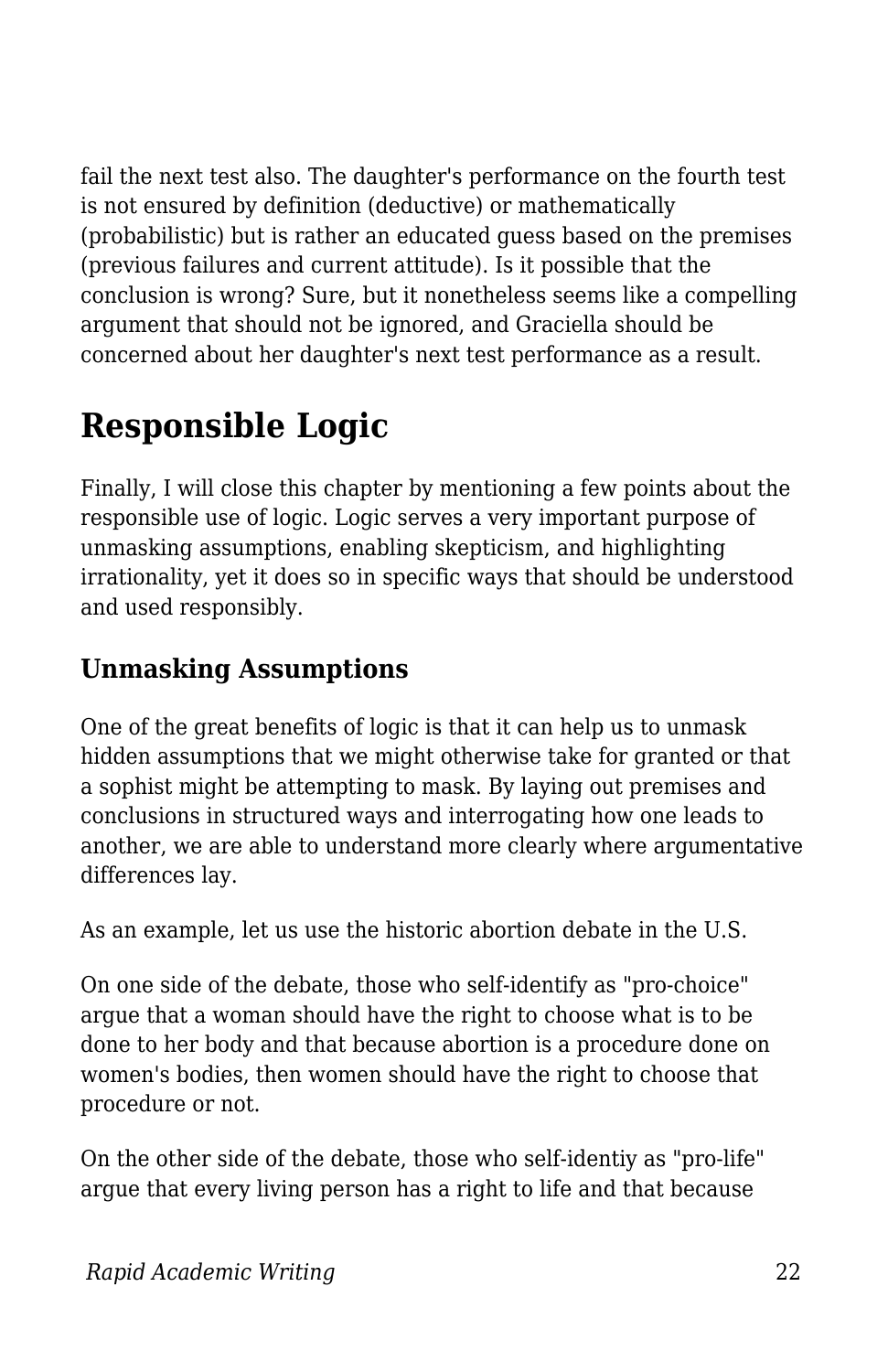living babies are people, then they should not be killed in the womb.

Each side self-identifies based upon their claimed central tenet. Prochoice advocates argue that choice is preeminent and that those who oppose them are not respectful of women's choices over their bodies (implicitly labeling them as "anti-choice"). Pro-life advocates argue that a baby's life is preeminent and that those who oppose them are not respectful of a baby's right to life (implicitly labeling them as "anti-life"). Yet, neither of these characterizations are actually true. Pro-choice advocates may actually care deeply about the right to life of a baby, and pro-life advocates may actually care deeply about the individual rights of women.

So, the source of the conflict is not located in either of the premises (a) that women should have the right to choose what happens to their bodies or (b) that living babies have a right to life, because both prochoice and pro-life advocates actually believe both of these things. Rather, there is an unstated premise upon which the argument for each side is based. It is that *unborn fetuses are or are not living babies.* By changing this single premise, it changes the conclusion of the argument.

This premise is the heart of the issue, and yet, when we see political pundits or advocates arguing about the issue, they spend very little (if any) time on the crucial premise and rather spend time angrily shouting about premises that both sides agree on (i.e., women should have a right to choose, babies should have a right to life). Much of this happens simply because it is easier to win an argument by making your opponent appear to disagree with a basic truth that we all agree on (i.e., freedom and life) than it is to have a reasonable conversation about an unsubstantiated belief (i.e., what life is and when it begins).

Logic, then, can be helpful for showing that one person might truly believe in women's rights and also oppose abortion or that another person might truly believe in a baby's right to life and support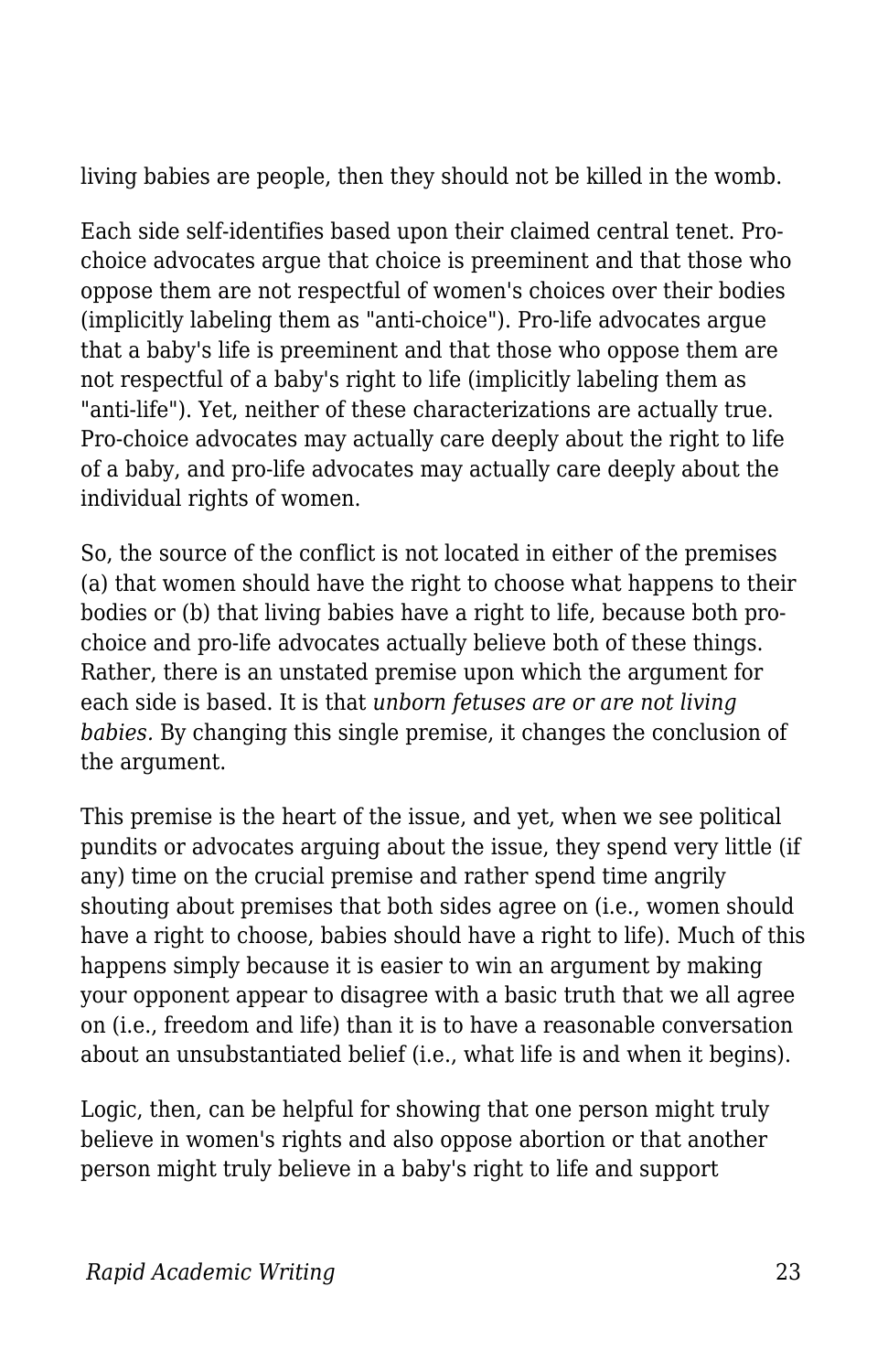abortion, which shows that the arguments we are generally having are not substantive or dealing with the actual source of the disagreement. By unmasking such contentious assumptions, we can (hopefully) spend our energies solving problems rather than creating caricatured arguments that fail to reflect the complexities of reality.

## **Healthy Skepticism**

Logic is also helpful for encouraging us to approach arguments with a certain level of skepticism, asking whether all the premises are clear, whether they are true (sound), and whether the conclusion necessarily follows from the premises (valid). This can help keep us from believing in conclusions for which there is insufficient evidence and is necessary for approaching problems in life in a critical manner. Such a mindset I consider to be healthy skepticism, because it leads us to interrogate arguments to determine the level of certainty we can place in the conclusion based on the provided evidence.

However, skepticism can easily become unhealthy if we place our certainty thresholds too high (e.g., expecting all arguments to provide deductive certainty). In the social sciences, for example, scientists must balance between two types of errors. Type I errors are those in which the scientist has not been sufficiently skeptical and has rejected a null hypothesis that should have been retained. Type II errors on the other hand are those in which the scientist has been too skeptical and has failed to reject the null hypothesis by setting a standard for verification that is too high. Typical social science errs more on the side of preventing Type I errors than Type II errors (e.g., the 95% vs. 5% split of the standard p-value), which seems reasonably appropriate, but both errors are problematic, and the unhealthy skeptic can easily fall into the trap of demanding too much evidentiary certainty before believing a conclusion and thereby commit a Type II error.

To illustrate, a famous example is provided by the renowned atheist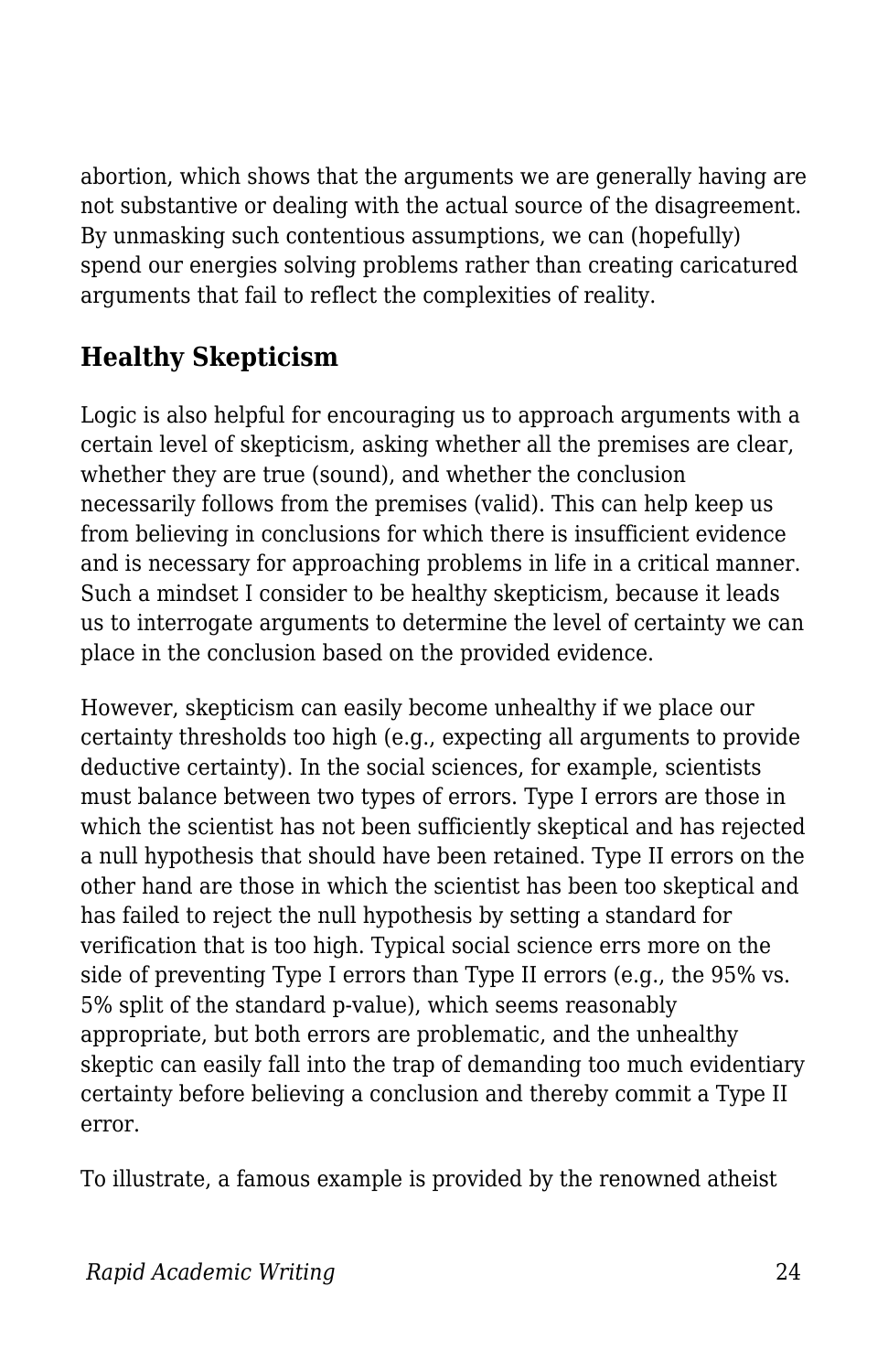Bertrand Russell (and Richard Dawkins later repeated his stance) as follows:

When asked what he would do if after he died he found himself standing in God's presence and God asked him why he didn't believe in him, Bertrand Ruseel quipped that he would shake is finger at God and shout "Not enough evidence, God! Not enough evidence!"

Though humorous and almost bravely skeptical, there seems to be a type of hubristic skepticism (or cynicism) at play in this type of scenario that denies truth to its face if it is not presented in the quixotic trappings that the seeker demands. Such levels of skepticism can easily lead one to deny very practical causal relationships in argumentation, such as that flicking a light switch actually caused a light to turn on (as in Humean skepticism), even though the skeptic actually uses light switches on a daily basis (implying some practical belief in the relationship). In the example above, denying the existence of God to his face would be like denying the existence of any other person that you saw face to face, such as a friend or mother. Such behavior does not reveal enlightened scientific reasoning but rather absurd and insincere resistance to reasonable truths that you already accept (in this scenario, would Russell respond to God, if he did not acknowledge his existence?). To be clear, here I am not making an argument for the existence of God but am merely responding to this famous scenario which holds as its premise that the skeptic is standing in God's presence and is talking to him.

Similarly, a true empiricist, for example, might faithfully quip that "nothing should be believed unless it is based in sufficient, externally verifiable, objective evidence." The problem with such a belief is that the maxim itself is not based in empirical evidence (where in the world was this maxim originally observed?), and if it was observed, then why should it be believed if the maxim was not already believed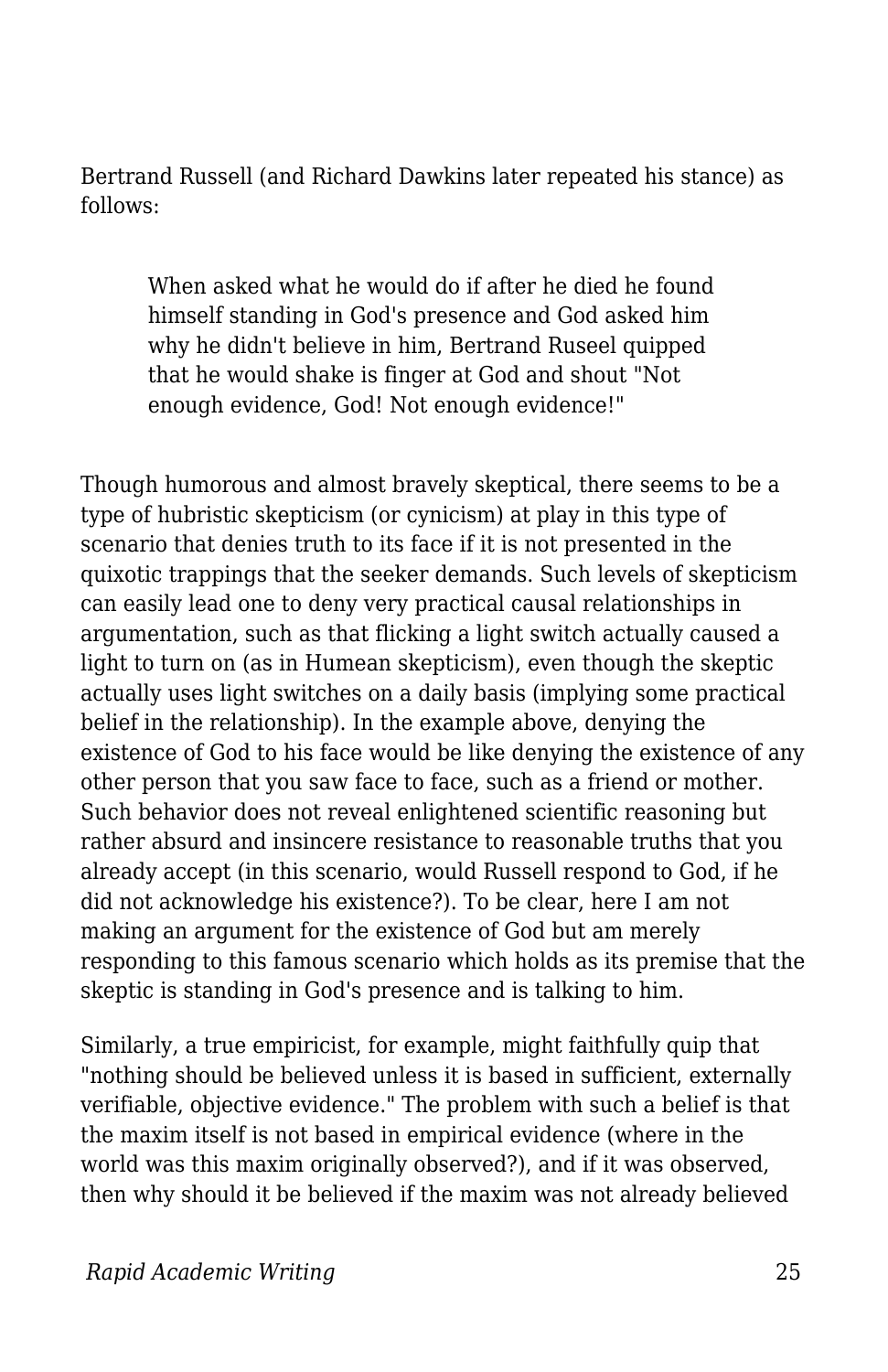(cf., Quine's critique of logical positivism and the analytic-synthetic distinction)? To say that logical fallacies should be avoided because logical fallacies are bad is itself a fallacy, and it would be quite difficult to construct a logical argument showing that logic should be believed (and even if we did, such an argument would be circular).

All of this is to say that healthy skepticism is a valuable logical asset to critical thinkers, but such skepticism should serve a reasonable purpose. Rather than being used as a blunt hammer to skeptically deny everything, logic should be used as a precise scalpel to dissect arguments, to understand underlying evidence and relationships, and to make reasonable certainty demands. In other words, logic is a tool to be used, not a master to be served, and if logic or critical reasoning are ever preventing us from reasonably doing good or moving forward in valuable ways, then we should (like the social scientist) accept a slim chance of succumbing to a Type I error rather than fall prey to the ever-present Type II error of cynicism.

## **Human Irrationality and Ethics**

And finally, logic exists as a field of study, and we are talking about it now, because it is not natural to humans. Humans are naturally irrational, and logic serves as a foil to this. Many of the informal fallacies mentioned above are successful because they are irrational. For instance, they appeal to our prejudicial nature, such as the *ad hominem*, or they appeal to fear, such as the slippery slope. Logic can serve as a way to overcome these irrational aspects of our natural selves and overcome prejudice, fear, and various other vices through reason. This is a clear benefit of logic, and it can be very useful for helping us to become better people by clearly considering our motivations, assumptions, and outlooks on the world.

Yet, is *all* irrationality bad? Should it *all* be overcome?

Some would say so and suggest that the logical life and the good life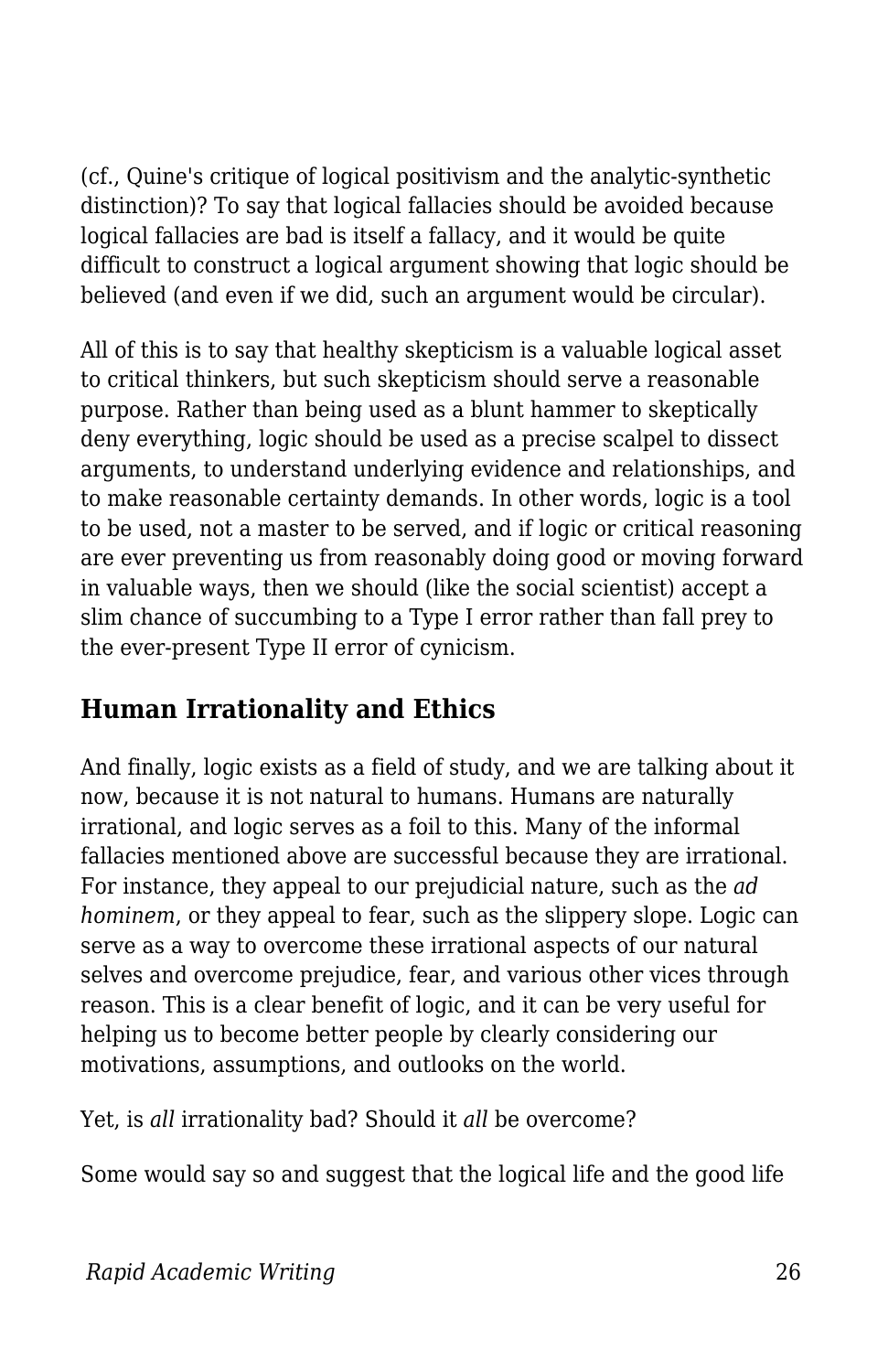are synonymous. Yet, can't a person irrationally do good? And aren't there plenty of good actions that are irrational?

I irrationally love and care for my children, and though I could probably come up with some kind of logical argument for why I should, does that love and care need to be rationalized to be valid? Or do we seek to rationalize such things only when we fail to do them well (e.g., in the case of a neglectful father)? And if we cannot rationalize the need to be a good parent, then does that absolve us of the need to be one?

There are plenty of things we have not proven rationally to ourselves that we believe implicitly and claim others should believe as well (e.g., parents should care for their children, all people are created equal, justice is a virtuous goal, everyone deserves a chance, first do no harm), but if we really applied skeptical reasoning and attempted to prove such things, we would find the task much more difficult than it may initially appear.

I bring this up only to point out that logic is often used as a weapon to critique the irrationality in others while ignoring the irrationality persistent in all of us, and it seems that the difference between leading a good life and a lesser life has more to do with the actual things we do than whether we are doing those things for rational reasons. The serial killer can be quite rational, and the philanthropist can be quite irrational.

This is in no way intended to be a treatise on ethics, but I merely bring this up to point out that logic itself does not seem to be the doorway to a good and ethical life and that we should be careful not to operate on the assumption that all irrationality is necessarily bad and all rationality is necessarily good.

As suggested previously, reason, logic, and skepticism are tools to be used toward an end. That end can be noble or nefarious; the fact that we use logic in no way suggests that we are acting rightly.